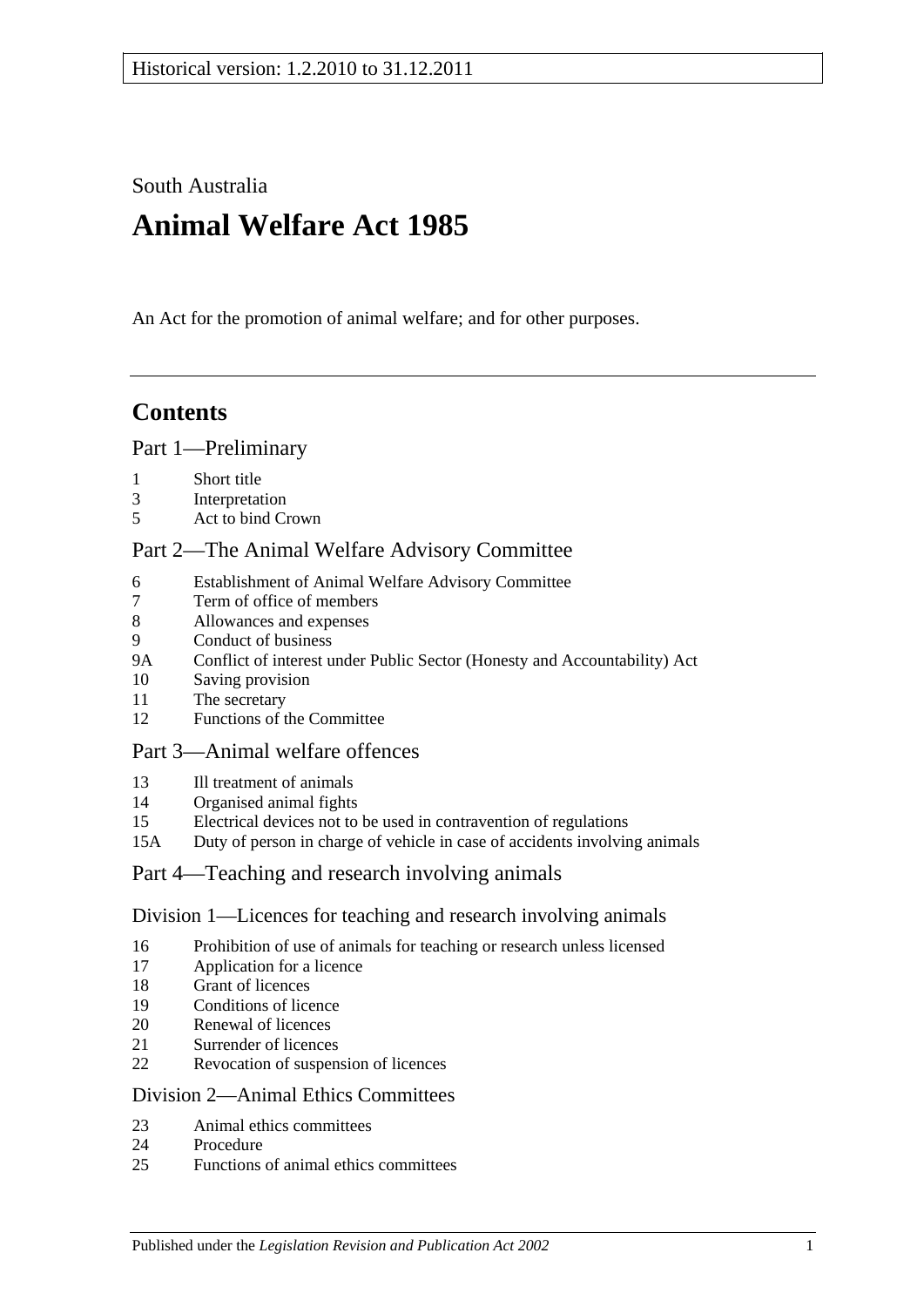#### [Division 3—Appeals](#page-12-0)

- 26 [Appeals against decisions of animal ethics committees](#page-12-1)
- 27 [Appeal against decisions of Minister](#page-12-2)

#### [Part 5—Enforcement](#page-13-0)

#### [Division 1—Appointment and identification of inspectors](#page-13-1)

- 28 [Appointment of inspectors](#page-13-2)
- 29 [Identification of inspectors](#page-13-3)

#### [Division 2—Powers of inspectors](#page-14-0)

- 30 [General powers](#page-14-1)
- 31 [Routine inspections](#page-15-0)
- 31A [Special powers relating to animals](#page-16-0)
- 31B [Animal welfare notices](#page-17-0)

#### [Division 3—Miscellaneous](#page-17-1)

- 31C [Dealing with seized animals and objects](#page-17-2)
- 31D [Warrant procedures](#page-18-0)
- 31E [Offence to hinder etc inspectors](#page-19-0)
- 32A [Court orders on finding of guilt etc](#page-19-1)

#### [Part 6—Miscellaneous](#page-20-0)

- 33 [Delegation](#page-20-1)
- 34 [Permit to hold rodeos](#page-20-2)
- 34A [False or misleading statements](#page-20-3)
- 34B [Power of veterinary surgeons to destroy animals](#page-21-0)
- 35 [Power to provide food to neglected animals](#page-21-1)
- 37 [Service of notices](#page-21-2)
- 38 [Offences by bodies corporate](#page-21-3)
- 39 [Continuing offences](#page-21-4)
- 40 [Vicarious liability of employers in certain circumstances](#page-21-5)
- 42 [Evidence](#page-22-0)
- 42A [Codes of practice](#page-22-1)
- 43 [Act does not render unlawful practices that are in accordance with prescribed code of](#page-22-2)  [animal husbandry practice](#page-22-2)
- 43A [Reports in respect of alleged contraventions](#page-22-3)
- 43B [Victimisation](#page-22-4)
- 44 [Regulations](#page-23-0)

[Legislative history](#page-25-0)

## <span id="page-1-0"></span>**The Parliament of South Australia enacts as follows:**

## **Part 1—Preliminary**

#### <span id="page-1-1"></span>**1—Short title**

This Act may be cited as the *Animal Welfare Act 1985*.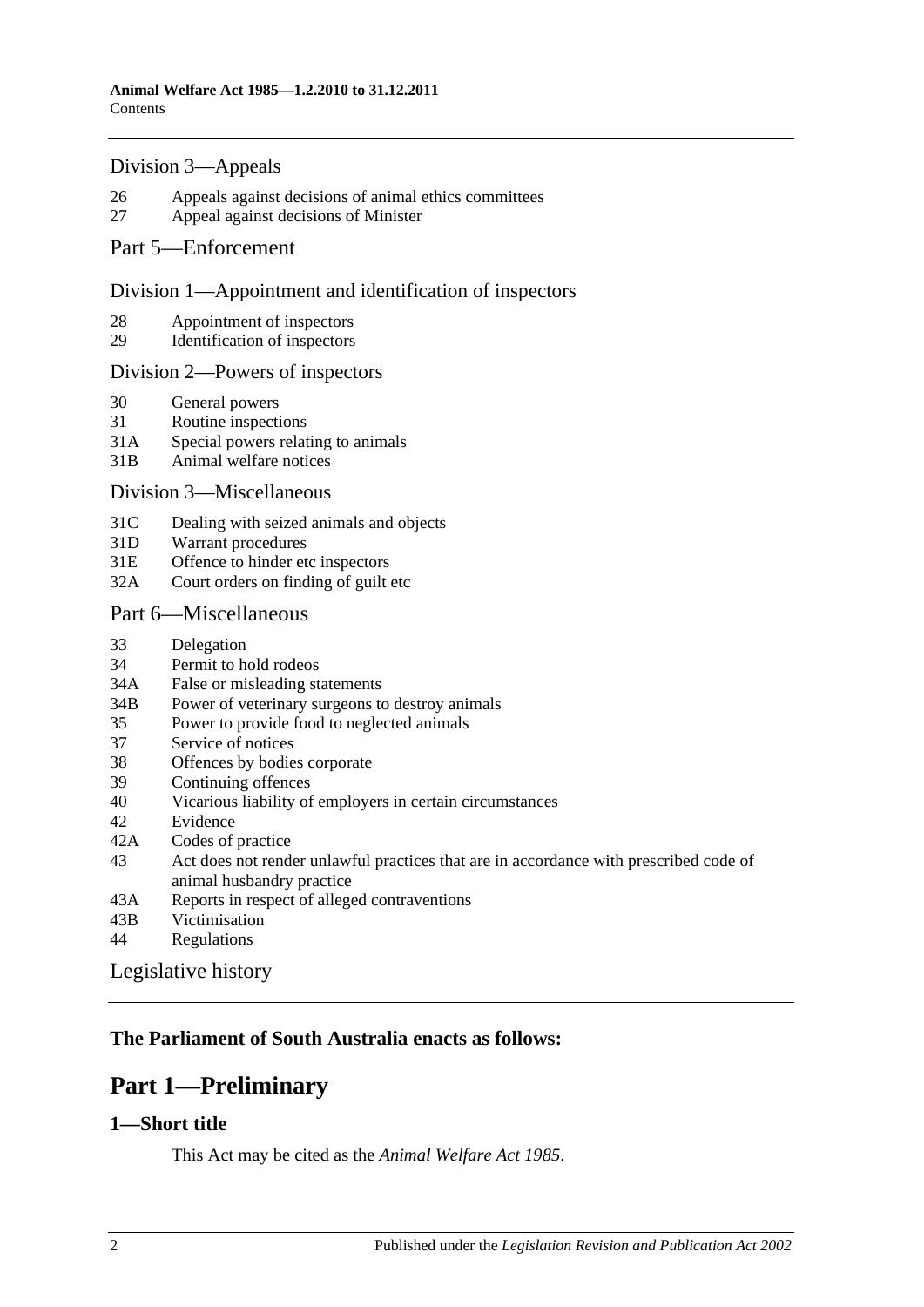## <span id="page-2-0"></span>**3—Interpretation**

In this Act, unless the contrary intention appears—

*animal* means a member of any species of the sub-phylum *vertebrata* except—

- (a) a human being; or
- (b) a fish,

and includes any prescribed animal;

*animal welfare notice* means a notice given by an inspector under [section](#page-17-0) 31B;

*animal welfare order* means an order of a court under [section](#page-19-1) 32A;

*the Code* referred to in [Part 4](#page-8-2) means the *Australian Code of Practice for the Care and Use of Animals for Scientific Purposes* (National Health and Medical Research Council, CSIRO, Australian Agricultural Council) 2004, 7th edition, as amended from time to time;

*the Committee* means the Animal Welfare Advisory Committee established under this Act;

*electrical device* means any of the following devices designed for the purpose of confining or controlling an animal:

- (a) an electrical prod or goad;
- (b) a collar designed to impart an electric shock;
- (c) an electroimmobiliser;
- (d) any other electrical device prescribed by the regulations;

*electroimmobiliser* means an electrical device designed to temporarily immobilise an animal;

*harm* means any form of damage, pain, suffering or distress (including unconsciousness), whether arising from injury, disease or any other condition;

*inspector* means—

- (a) a police officer; or
- (c) a person holding an appointment as an inspector under [Part 5;](#page-13-0)

*organised animal fight* means an event in which an animal is encouraged to fight with another animal;

*owner* includes—

- (a) in relation to an animal, a person who has the custody and control of the animal; and
- (b) in relation to real or personal property—a person entitled to possession of the property;

*premises* means any land, building or structure (including a moveable building or structure);

*rodeo* means a competition involving cattle or horses (or both) and featuring 1 or more rodeo events, but does not include a competition declared by the regulations not to be a rodeo;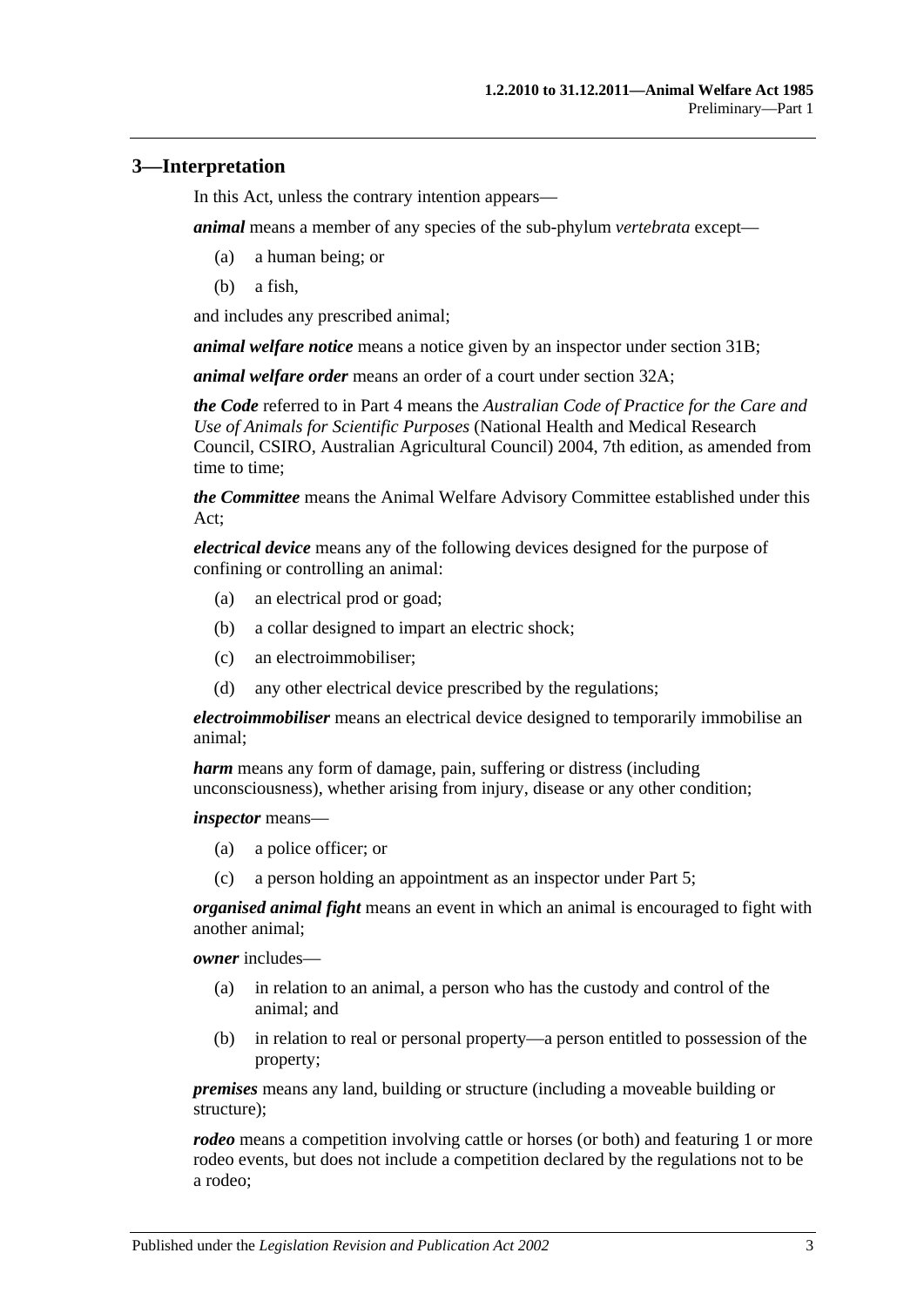*rodeo event* means any of the following events:

- (a) saddle bronc riding;
- (b) bareback bronc riding;
- (c) bull riding;
- (d) steer riding;
- (e) roping or tying;
- (f) team roping;
- (g) steer wrestling;
- (h) a prescribed event;

#### *serious harm* means—

- (a) harm that endangers an animal's life; or
- (b) harm that results in an animal being so severely injured, so diseased or in such physical condition that it would be cruel not to destroy the animal; or
- (c) harm that consists of, or results in, serious and protracted impairment of a physical or mental function;

*the Society* means the Royal Society for the Prevention of Cruelty to Animals (South Australia) Incorporated;

*vehicle* includes an aircraft, a vessel, a caravan, a trailer and anything attached to a vehicle;

*veterinary surgeon* means a person who is registered as a veterinary surgeon under the *[Veterinary Practice Act](http://www.legislation.sa.gov.au/index.aspx?action=legref&type=act&legtitle=Veterinary%20Practice%20Act%202003) 2003*.

## <span id="page-3-0"></span>**5—Act to bind Crown**

This Act binds the Crown.

## <span id="page-3-1"></span>**Part 2—The Animal Welfare Advisory Committee**

#### <span id="page-3-2"></span>**6—Establishment of Animal Welfare Advisory Committee**

- (1) The *Animal Welfare Advisory Committee* is established.
- (2) The Committee consists of 8 members appointed by the Governor, of whom—
	- (a) 1 is to be nominated by the Minister responsible for the administration of the *[Livestock Act](http://www.legislation.sa.gov.au/index.aspx?action=legref&type=act&legtitle=Livestock%20Act%201997) 1997*;
	- (b) 2 will be nominated by the South Australian Farmers Federation Incorporated;
	- (c) 1 will be nominated by the Society;
	- (d) 2 will be persons who, in the opinion of the Minister, are suitable to represent the interests of animal welfare organisations;
	- (e) 1 will be nominated by the Australian Veterinary Association;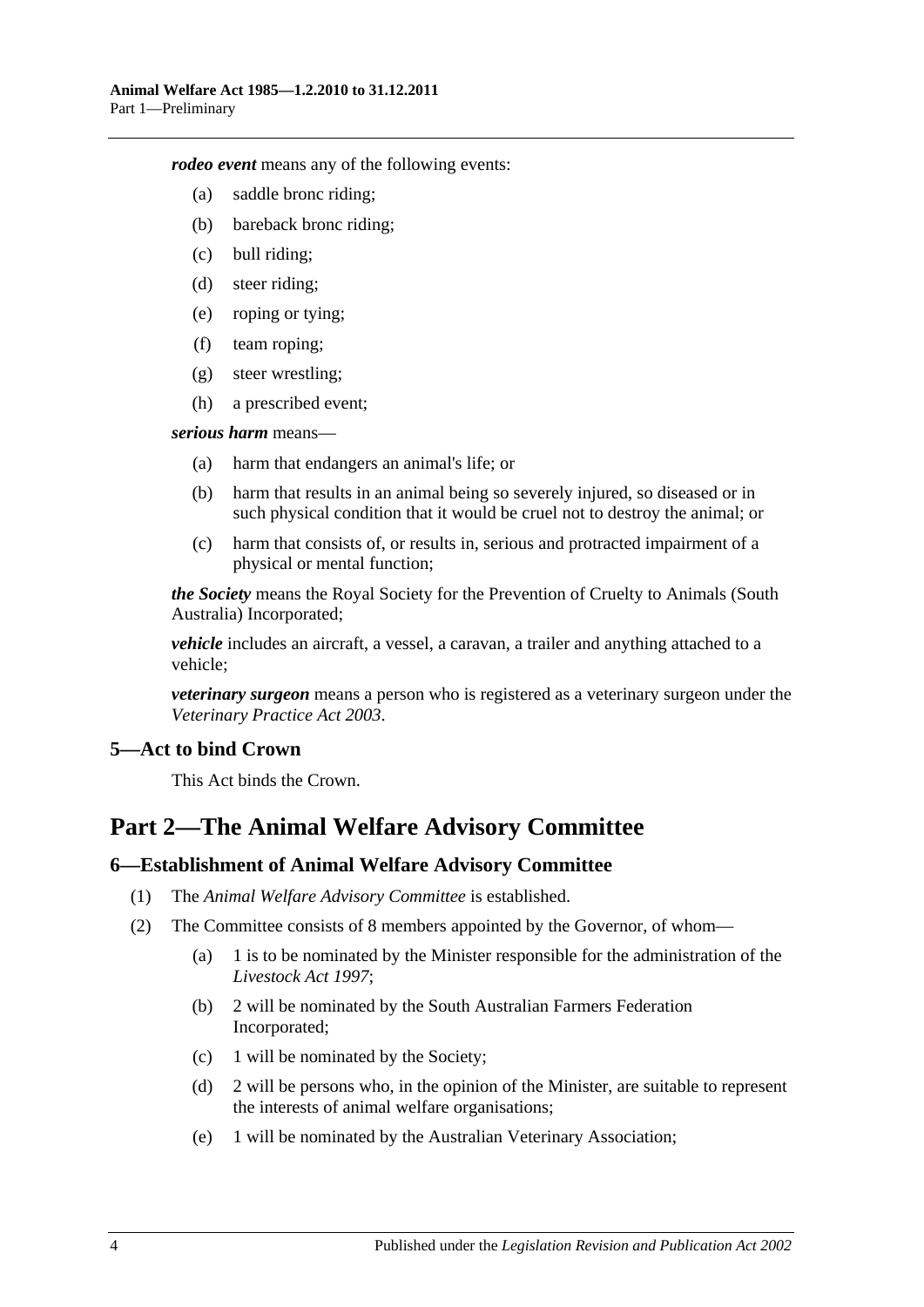- (f) 1 will be engaged in research activities involving animals nominated by the Minister responsible for the administration of the *[Institute of Medical and](http://www.legislation.sa.gov.au/index.aspx?action=legref&type=act&legtitle=Institute%20of%20Medical%20and%20Veterinary%20Science%20Act%201982)  [Veterinary Science Act](http://www.legislation.sa.gov.au/index.aspx?action=legref&type=act&legtitle=Institute%20of%20Medical%20and%20Veterinary%20Science%20Act%201982) 1982*.
- (3) Where the Minister, by notice in writing, requests—
	- (a) the South Australian Farmers Federation Incorporated; or
	- (b) the Society; or
	- (c) the Australian Veterinary Association,

to make a nomination for the purposes of this section, and the body to which the request is addressed fails to make such a nomination within the time allowed in the notice, the Minister may select a person for appointment as a member of the Committee, and a person so selected may then be appointed to the Committee as if nominated by the body to which the request was addressed.

- (4) The Governor may appoint a member of the Committee to be the presiding member of the Committee and another member to be the deputy presiding member of the Committee.
- (5) The Governor may appoint a suitable person to be the deputy of a member of the Committee (other than the presiding member), and the deputy may, in the absence of that member, act as a member of the Committee.

#### <span id="page-4-0"></span>**7—Term of office of members**

- (1) A member of the Committee will be appointed for such term, not exceeding 3 years, as the Governor determines and specifies in the instrument of appointment, and on the expiration of a term of office, will be eligible for reappointment.
- <span id="page-4-2"></span>(2) The Governor may remove a member of the Committee from office on the ground of—
	- (a) mental or physical incapacity to carry out satisfactorily the duties of a member; or
	- (b) dishonourable conduct; or
	- (c) neglect of duty.
- (3) The office of a member of the Committee becomes vacant if the member—
	- (a) dies; or
	- (b) completes a term of office; or
	- (c) resigns by notice in writing to the Minister; or
	- (d) is removed from office by the Governor under [subsection](#page-4-2) (2).
- (4) On the office of a member of the Committee becoming vacant, a person must be appointed to that office in accordance with this Act.

#### <span id="page-4-1"></span>**8—Allowances and expenses**

A member of the Committee is entitled to receive such allowances and expenses as the Governor may from time to time determine.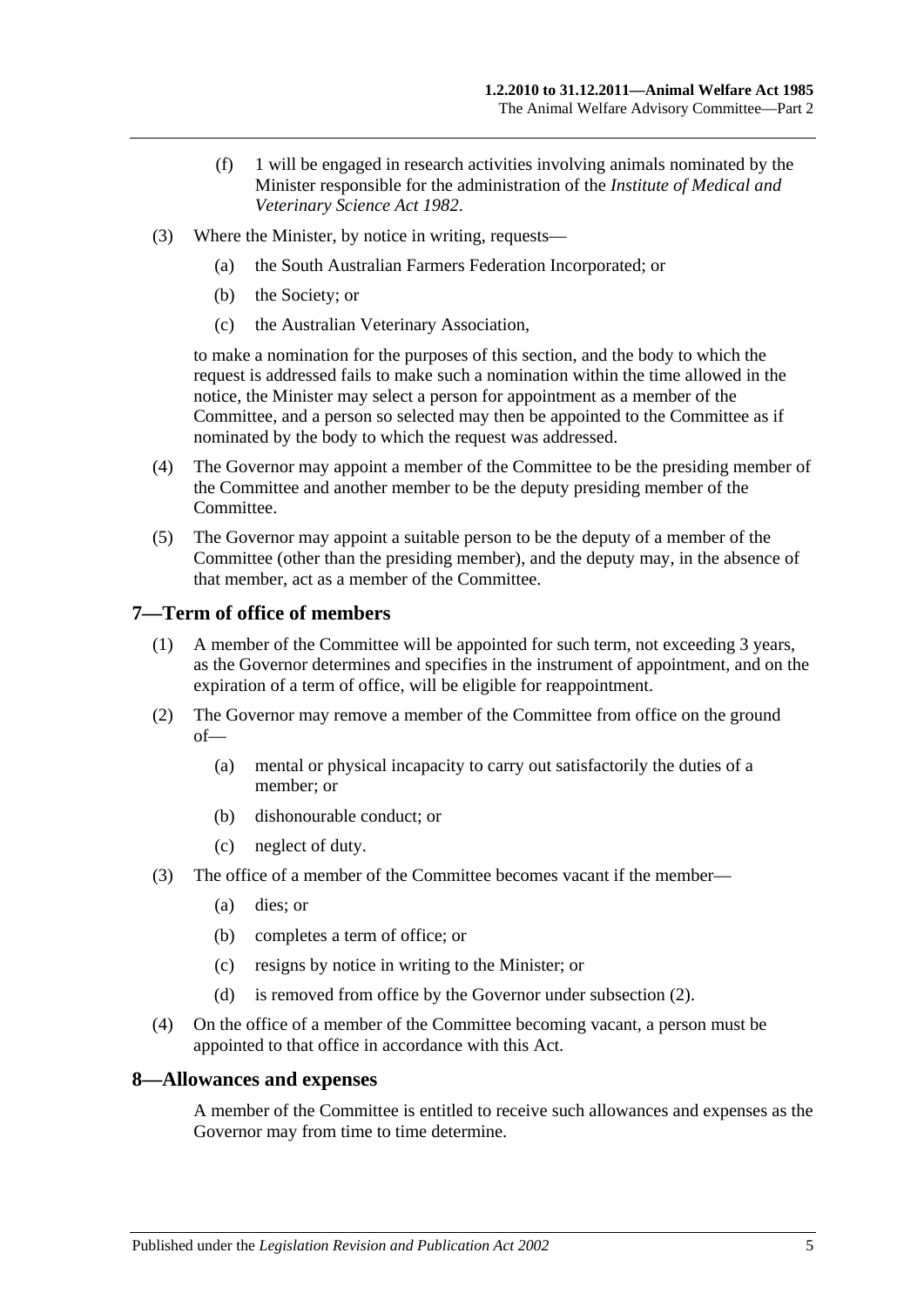#### <span id="page-5-0"></span>**9—Conduct of business**

- (1) The presiding member or, in his or her absence, the deputy presiding member will preside at a meeting of the Committee or, in the absence of both the presiding member and the deputy presiding member, the members present will decide who is to preside at the meeting.
- (3) Five members constitute a quorum of the Committee.
- (4) Each member present at a meeting of the Committee is entitled to 1 vote on a question arising for decision at that meeting.
- (5) A decision supported by the votes of not less than 5 members of the Committee is a decision of the Committee.
- (6) Subject to this Act, the Committee may conduct its business as it thinks fit.

## <span id="page-5-1"></span>**9A—Conflict of interest under Public Sector (Honesty and Accountability) Act**

A member of the Committee will not be taken to have a direct or indirect interest in a matter for the purposes of the *[Public Sector \(Honesty and Accountability\) Act](http://www.legislation.sa.gov.au/index.aspx?action=legref&type=act&legtitle=Public%20Sector%20(Honesty%20and%20Accountability)%20Act%201995) 1995* by reason only of the fact that the member has an interest in a matter that is shared in common with those engaged in or associated with primary production generally, animal welfare organisations generally, veterinary practice generally or medical or biological research generally, or a substantial section of those engaged in or associated with any of those fields.

#### <span id="page-5-2"></span>**10—Saving provision**

An act or proceeding of the Committee is not invalid by reason of a vacancy in its membership or a defect in an appointment.

#### <span id="page-5-3"></span>**11—The secretary**

- (1) There will be a secretary to the Committee.
- (2) The secretary will be appointed under the *[Public Sector Management Act](http://www.legislation.sa.gov.au/index.aspx?action=legref&type=act&legtitle=Public%20Sector%20Management%20Act%201995) 1995*.
- (3) The office of secretary to the Committee may be held in conjunction with any other office in the Public Service of the State.

## <span id="page-5-4"></span>**12—Functions of the Committee**

The functions of the Committee are—

- (a) to advise the Minister on any matter relating to the administration or enforcement of this Act; and
- (b) to consider, and report to the Minister on, legislative proposals affecting animal welfare; and
- (c) to examine proposed codes of practice relating to animals and report to the Minister on their likely effect upon animal welfare; and
- (ca) to develop, or assist in developing, codes of practice for animal welfare and to make recommendations to the Minister as to their adoption under the regulations; and
- (d) to investigate and report to the Minister on any matters referred by the Minister to the Committee for advice.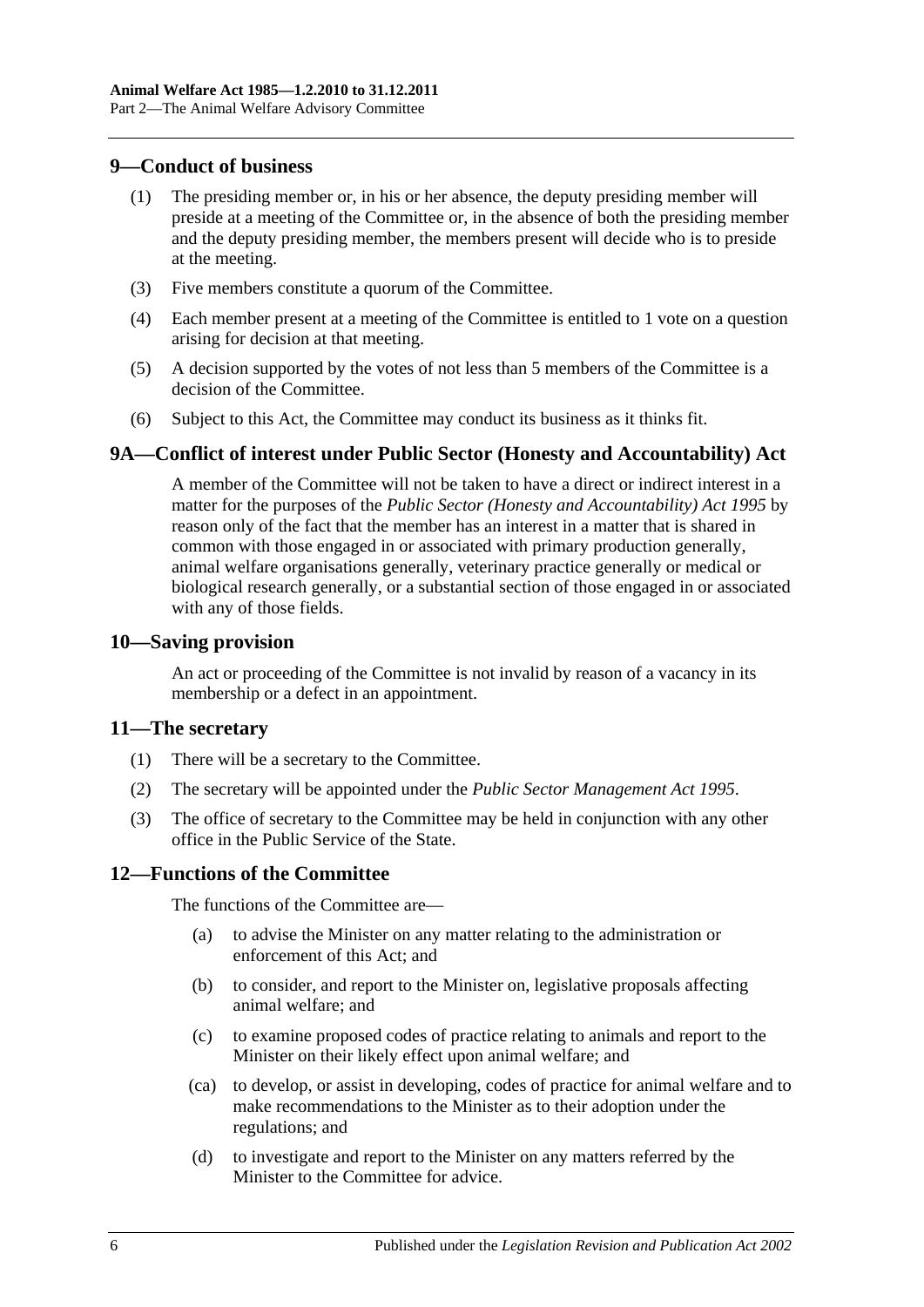## <span id="page-6-0"></span>**Part 3—Animal welfare offences**

## <span id="page-6-2"></span><span id="page-6-1"></span>**13—Ill treatment of animals**

- $(1)$  If—
	- (a) a person ill treats an animal; and
	- (b) the ill treatment causes the death of, or serious harm to, the animal; and
	- (c) the person intends to cause, or is reckless about causing, the death of, or serious harm to, the animal,

the person is guilty of an offence.

Maximum penalty: \$50 000 or imprisonment for 4 years.

<span id="page-6-3"></span>(2) A person who ill treats an animal is guilty of an offence.

Maximum penalty: \$20 000 or imprisonment for 2 years.

- (3) Without limiting the generality of [subsection](#page-6-2) (1) or [\(2\),](#page-6-3) a person ill treats an animal if the person—
	- (a) intentionally, unreasonably or recklessly causes the animal unnecessary harm; or
	- (b) being the owner of the animal—
		- (i) fails to provide it with appropriate, and adequate, food, water, living conditions (whether temporary or permanent) or exercise; or
		- (ii) fails to take reasonable steps to mitigate harm suffered by the animal; or
		- (iii) abandons the animal; or
		- (iv) neglects the animal so as to cause it harm; or
	- (c) having caused the animal harm (not being an animal of which that person is the owner), fails to take reasonable steps to mitigate the harm; or
	- (d) uses the animal in an organised animal fight; or
	- (e) releases the animal from captivity for the purpose of it then being hunted or killed; or
	- (f) causes the animal to be killed or injured by another animal; or
	- (g) kills the animal in a manner that causes the animal unnecessary pain; or
	- (h) unless the animal is unconscious, kills the animal by a method that does not cause death to occur as rapidly as possible; or
	- (i) carries out a medical or surgical procedure on the animal in contravention of the regulations; or
	- (j) ill treats the animal in any other manner prescribed by the regulations for the purposes of this section.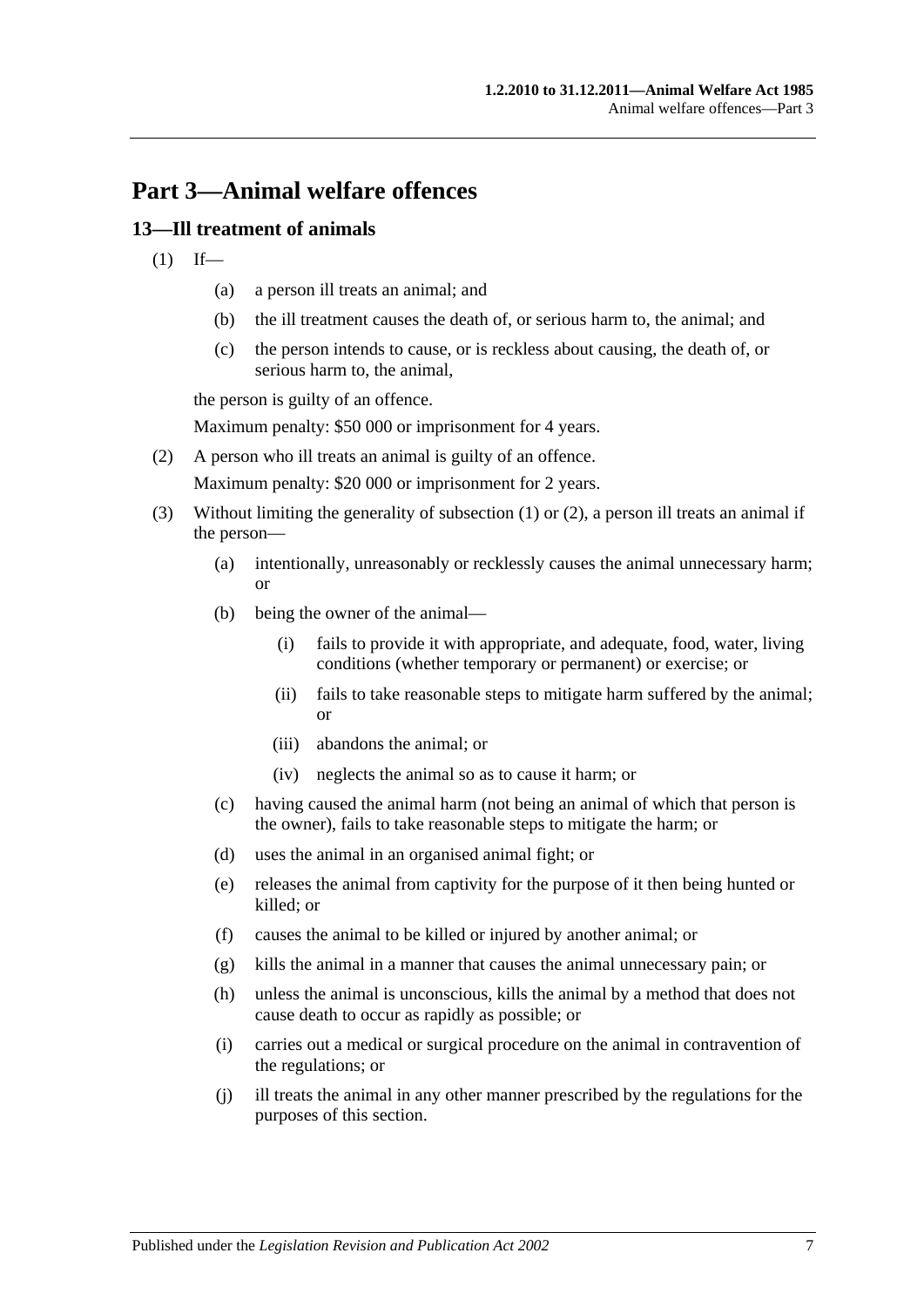- (4) A person charged with an offence against [subsection](#page-6-2) (1) (the *aggravated offence*) may be convicted of an offence against [subsection](#page-6-3) (2) (the *lesser offence*) if the court is not satisfied that the aggravated offence has been established beyond reasonable doubt but is satisfied that the lesser offence has been so established.
- (5) It is a defence to a charge of an offence against [subsection](#page-6-3) (2) if the defendant proves that the offence did not result from any failure on the part of the defendant to take reasonable care to avoid the commission of the offence.
- (6) In this section—

*cause*—a person's act or omission causes the death of, or harm to, an animal if the act or omission substantially contributes to the death or harm.

## <span id="page-7-0"></span>**14—Organised animal fights**

(1) A person must not organise or promote, or participate in organising or promoting, an organised animal fight.

Maximum penalty: \$20 000 or imprisonment for 2 years.

- (2) A person must not keep an animal wholly or partly for the purpose of the animal being used (whether by that person or another person) in an organised animal fight. Maximum penalty: \$20 000 or imprisonment for 2 years.
- (3) A person must not, without the approval of the Minister, have in his or her possession or control—
	- (a) a cock-fighting spur; or
	- (b) an implement, article or other thing made or adapted for attachment to an animal—
		- (i) for the purpose of training the animal to fight another animal; or
		- (ii) for the purpose of inciting or assisting the animal to fight another animal or to inflict injury on another animal during a fight; or
		- (iii) for the purpose of protecting the animal in a fight with another animal; or
	- (c) a drug (not being a drug supplied on the prescription of, and given to an animal in accordance with the directions of, a veterinary surgeon) to be administered to an animal for the purpose of inciting or assisting the animal to fight another animal or to inflict injury on another animal during a fight.

Maximum penalty: \$20 000 or imprisonment for 2 years.

- (4) A person must not knowingly allow premises owned or occupied by, or a vehicle owned by or under the control of, the person to be used for the purposes of—
	- (a) an organised animal fight; or
	- (b) housing or transporting an animal that is to be used in an organised animal fight.

Maximum penalty: \$20 000 or imprisonment for 2 years.

- (5) A person must not, without lawful excuse (the proof of which lies on the defendant)—
	- (a) be present at an organised animal fight; or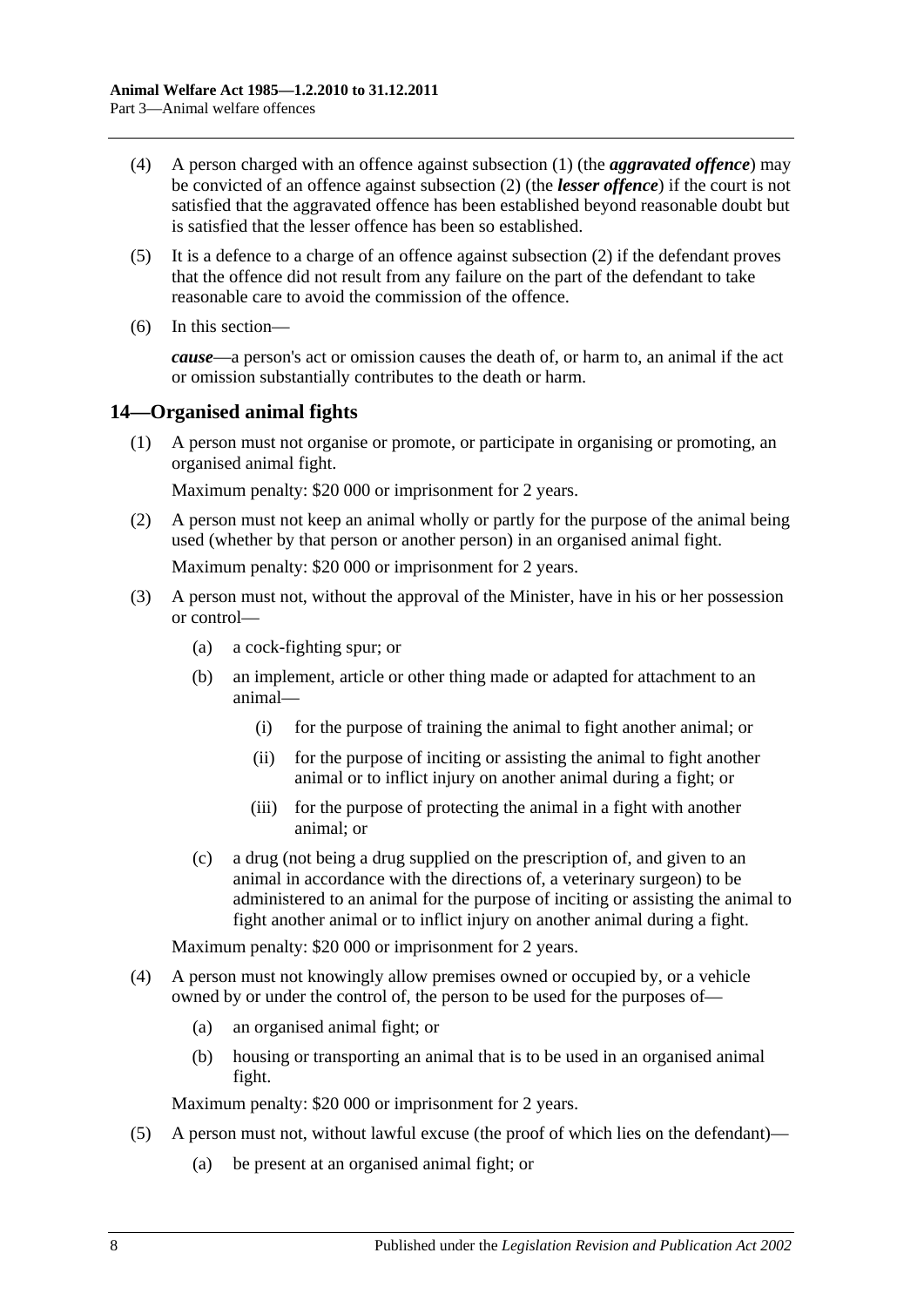(b) be in a place at which an organised animal fight is taking place.

Maximum penalty: \$10 000 or imprisonment for 1 year.

#### <span id="page-8-0"></span>**15—Electrical devices not to be used in contravention of regulations**

A person must not, for the purpose of confining or controlling an animal, use an electrical device in contravention of the regulations.

Maximum penalty: \$10 000 or imprisonment for 1 year.

#### <span id="page-8-1"></span>**15A—Duty of person in charge of vehicle in case of accidents involving animals**

Where an animal is injured in an accident involving a vehicle, the person in charge of the vehicle must—

- (a) take such steps as are reasonably practicable in the circumstances to inform the owner of the animal that the animal was injured; and
- (b) where, after taking such steps, that person has been unable to contact the owner—inform an inspector, within 24 hours of the accident occurring, of the circumstances of the accident.

Maximum penalty: \$5 000. Expiation fee: \$315.

## <span id="page-8-3"></span><span id="page-8-2"></span>**Part 4—Teaching and research involving animals**

#### **Division 1—Licences for teaching and research involving animals**

#### <span id="page-8-4"></span>**16—Prohibition of use of animals for teaching or research unless licensed**

- (1) Subject to [subsection](#page-8-6) (2), a person must not use an animal for the purposes of—
	- (a) teaching any science; or
	- (b) research or experimentation,

without a licence under this Part.

Maximum penalty:

In relation to a body corporate—\$50 000.

In relation to a natural person—\$10 000.

<span id="page-8-6"></span>(2) A employee is not required to hold a licence under this Part in respect of anything done in the course of employment by a person who holds a licence under this Part.

#### <span id="page-8-5"></span>**17—Application for a licence**

- (1) A person may apply to the Minister for a licence under this Part.
- (2) An application for a licence must—
	- (a) be made in the prescribed manner in a form approved by the Minister; and
	- (b) contain the prescribed information; and
	- (c) be accompanied by the prescribed application fee.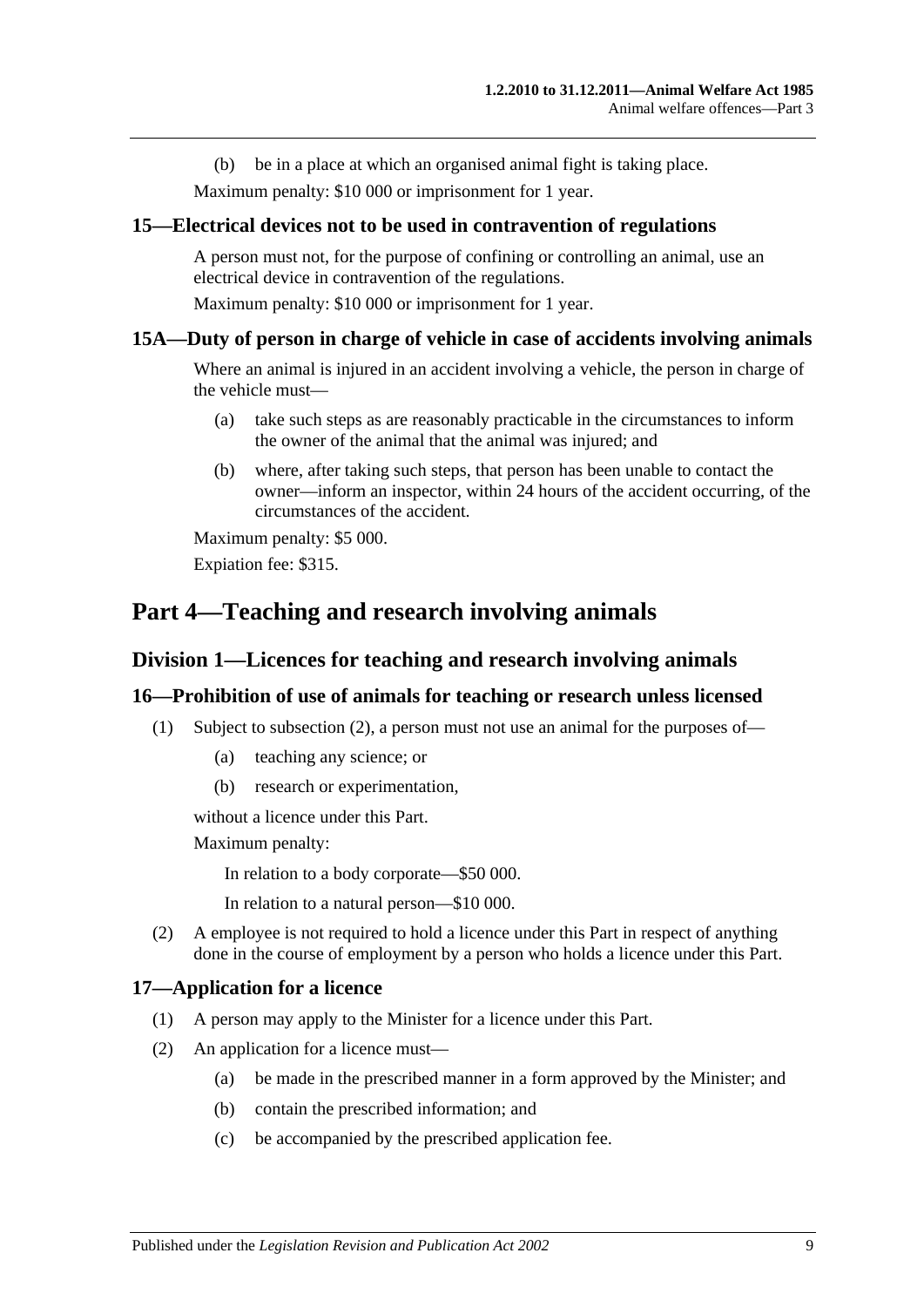### <span id="page-9-0"></span>**18—Grant of licences**

- (1) Where application is made under this Part for a licence, the Minister must determine whether a licence should be granted having regard to—
	- (a) the suitability of the applicant to be granted the licence; and
	- (b) the adequacy of the applicant's premises and facilities for the care and handling of animals; and
	- (c) the adequacy of arrangements made by the applicant for the provision of veterinary attention to animals; and
	- (d) such other matters as may be prescribed.
- (2) On granting a licence, the Minister must forward to the applicant a licence in the form approved by the Minister.

#### <span id="page-9-1"></span>**19—Conditions of licence**

- (1) A licence under this Part is subject to such conditions as the Minister may specify by notice in writing given to the holder of the licence.
- (2) Without limiting the matters with respect to which conditions may be imposed, the Minister may impose conditions—
	- (a) requiring the holder of the licence to establish an animal ethics committee in accordance with [section](#page-10-4) 23; and
	- (b) requiring the holder of the licence to consult with an animal ethics committee in relation to specified matters; and
	- (c) requiring the holder of the licence to seek the approval of an animal ethics committee before—
		- (i) acquiring animals for the purposes of teaching, research or experimentation; or
		- (ii) using animals for the purposes of teaching, research or experimentation; and
	- (d) requiring the holder of the licence to provide an animal ethics committee with such information in relation to teaching, research or experimentation involving animals as the animal ethics committee may request; and
	- (e) requiring the holder of the licence to answer such questions in relation to teaching, research or experimentation involving animals as may be put by an animal ethics committee; and
	- (f) requiring the holder of the licence to comply with such provisions of the Code as may be specified in the conditions.
- (3) The Minister may, by notice in writing given to the holder of a licence, vary or revoke a condition of the licence or impose a further condition.
- (4) A person who contravenes or fails to comply with a condition of a licence is guilty of an offence.

Maximum penalty:

In relation to a body corporate—\$50 000.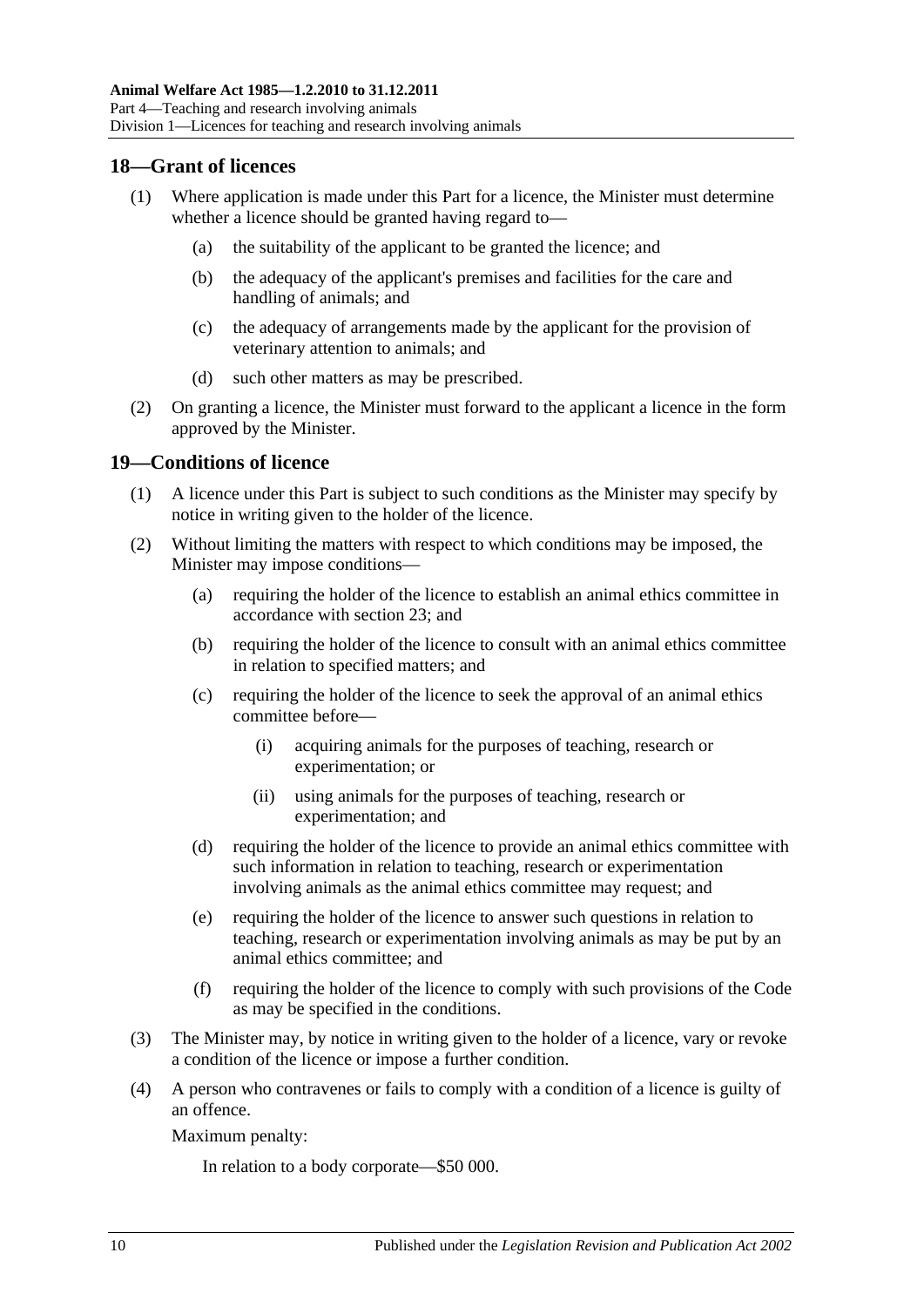In relation to a natural person—\$10 000.

#### <span id="page-10-0"></span>**20—Renewal of licences**

- (1) Subject to this Part, a licence remains in force for a period of 2 years from the day on which it is granted and may be renewed for successive periods of 2 years.
- (2) An application for renewal—
	- (a) must be made in a manner and form determined by the Minister; and
	- (b) must be delivered to the Minister not less than 1 month before the licence is due to expire; and
	- (c) must be accompanied by the prescribed fee.
- (3) The Minister has a discretion to determine an application for renewal despite the fact that it is delivered out of time.
- (4) Where an application for renewal is made in accordance with this Act, the Minister must renew the licence of the applicant.

#### <span id="page-10-1"></span>**21—Surrender of licences**

The holder of a licence may at any time surrender the licence to the Minister.

#### <span id="page-10-2"></span>**22—Revocation of suspension of licences**

- (1) Where the holder of a licence—
	- (a) has been found guilty of an offence against this Act; or
	- (b) has obtained the licence improperly; or
	- (c) has failed to comply with a condition of the licence,

the Minister may, by notice in writing addressed to the holder of the licence, revoke the licence, or suspend the licence for a period specified in the notice.

## <span id="page-10-3"></span>**Division 2—Animal Ethics Committees**

#### <span id="page-10-4"></span>**23—Animal ethics committees**

- (1) The Minister may establish animal ethics committees for the purposes of this Act.
- (2) Where a licensee is required, as a condition of the licence, to establish an animal ethics committee, the licensee must establish an animal ethics committee in accordance with this section.
- <span id="page-10-5"></span>(3) An animal ethics committee will consist of at least 5 members appointed by the Minister, of whom—
	- (a) at least 1 will be a veterinary surgeon; and
	- (b) at least 1 will be a person who is engaged in teaching or research activities involving animals; and
	- (c) at least 1 will be a person who is responsible for the daily care of animals kept for use in teaching or research activities; and
	- (d) at least 1 will be a person with an established commitment to the welfare of animals; and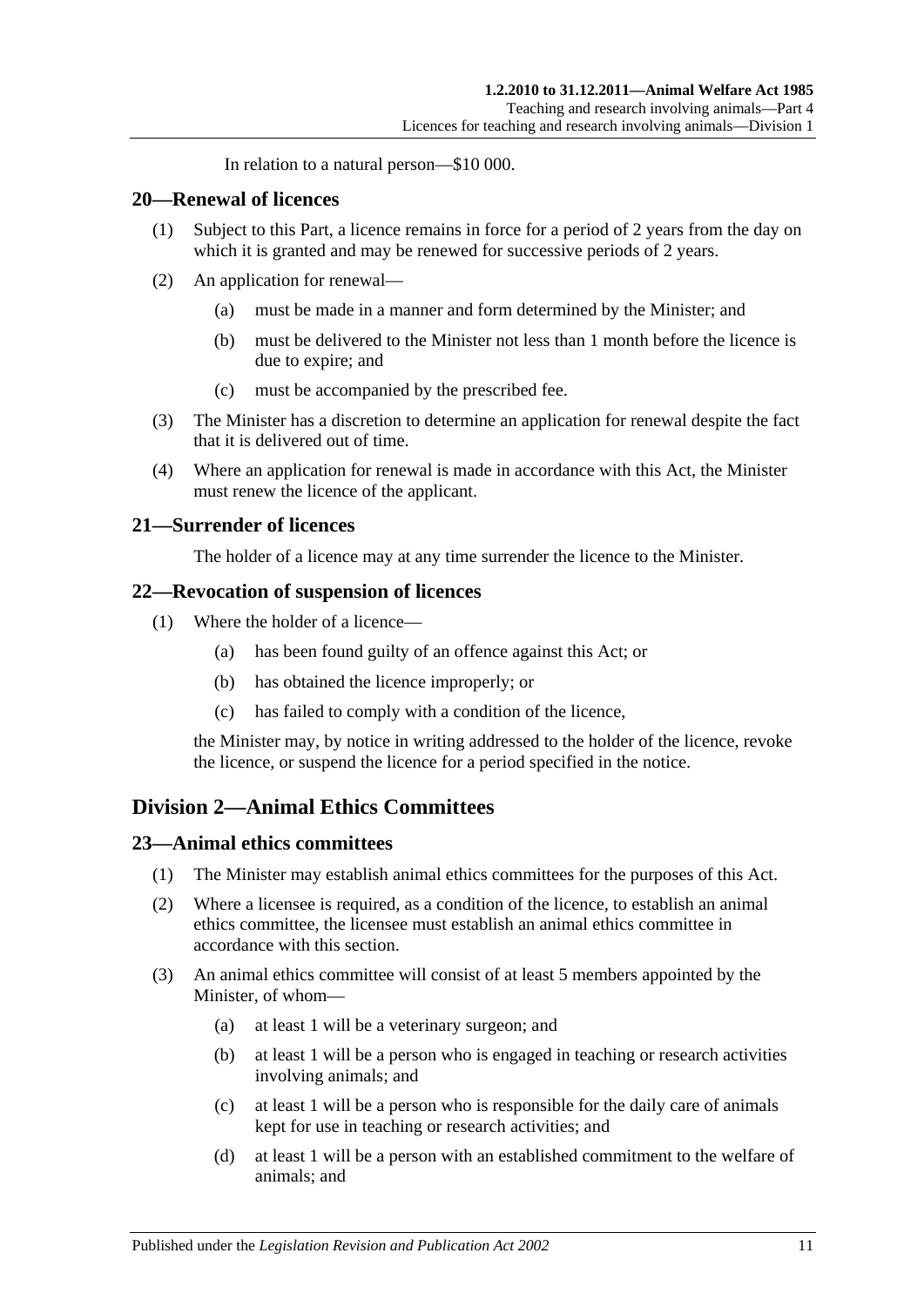- (e) at least 1 will be a person who is independent of the licensee and has never been involved in teaching or research activities involving animals.
- (4) In selecting persons for appointment to an animal ethics committee the Minister should act with a view to ensuring that the membership of the committee is, as nearly as possible, equally representative of each of the classes of person referred to in [subsection](#page-10-5) (3).
- (5) The Minister will appoint a member of an animal ethics committee to be the presiding member of the committee.
- (6) A member of an animal ethics committee is entitled to receive—
	- (a) in the case of an animal ethics committee established by the Minister—such allowances and expenses as the Governor may determine; and
	- (b) in the case of an animal ethics committee established by a licensee—such allowances and expenses as may be determined by agreement between the licensee and the member.
- (7) The term of office of a member of an animal ethics committee must not exceed 2 years, and on the expiration of a term of office, the member is eligible for reappointment.

## <span id="page-11-0"></span>**24—Procedure**

- (1) The quorum of an animal ethics committee consists of such number of members of the committee as may be determined by the Minister.
- (2) A decision carried by a majority of the votes cast by the members present at a meeting of an animal ethics committee is a decision of the committee.
- (3) Each member present at a meeting of an animal ethics committee is entitled to 1 vote on a question arising for decision at that meeting and, in the event of an equality of votes, the person presiding is entitled to a second, or casting, vote.
- (4) Subject to this Act, the business of an animal ethics committee may be conducted in accordance with the Code but otherwise in such manner as the committee determines.

## <span id="page-11-1"></span>**25—Functions of animal ethics committees**

- (1) Subject to this section, the functions of an animal ethics committee are—
	- (a) to determine matters required under this Act to be referred to an animal ethics committee by the holder of a licence; and
	- (b) to approve the use of animals for the purposes of teaching, research or experimentation proposed to be undertaken by the holder of a licence; and
	- (c) to approve the acquisition, by the holder of a licence, of animals for the purposes of teaching, research or experimentation; and
	- (d) to ensure that animals involved in teaching, research or experimentation are treated humanely, and that the regulations relating to such activities are complied with; and
	- (e) to furnish the Minister with annual reports in accordance with the regulations; and
	- (f) such other functions as are prescribed by the Code or the regulations.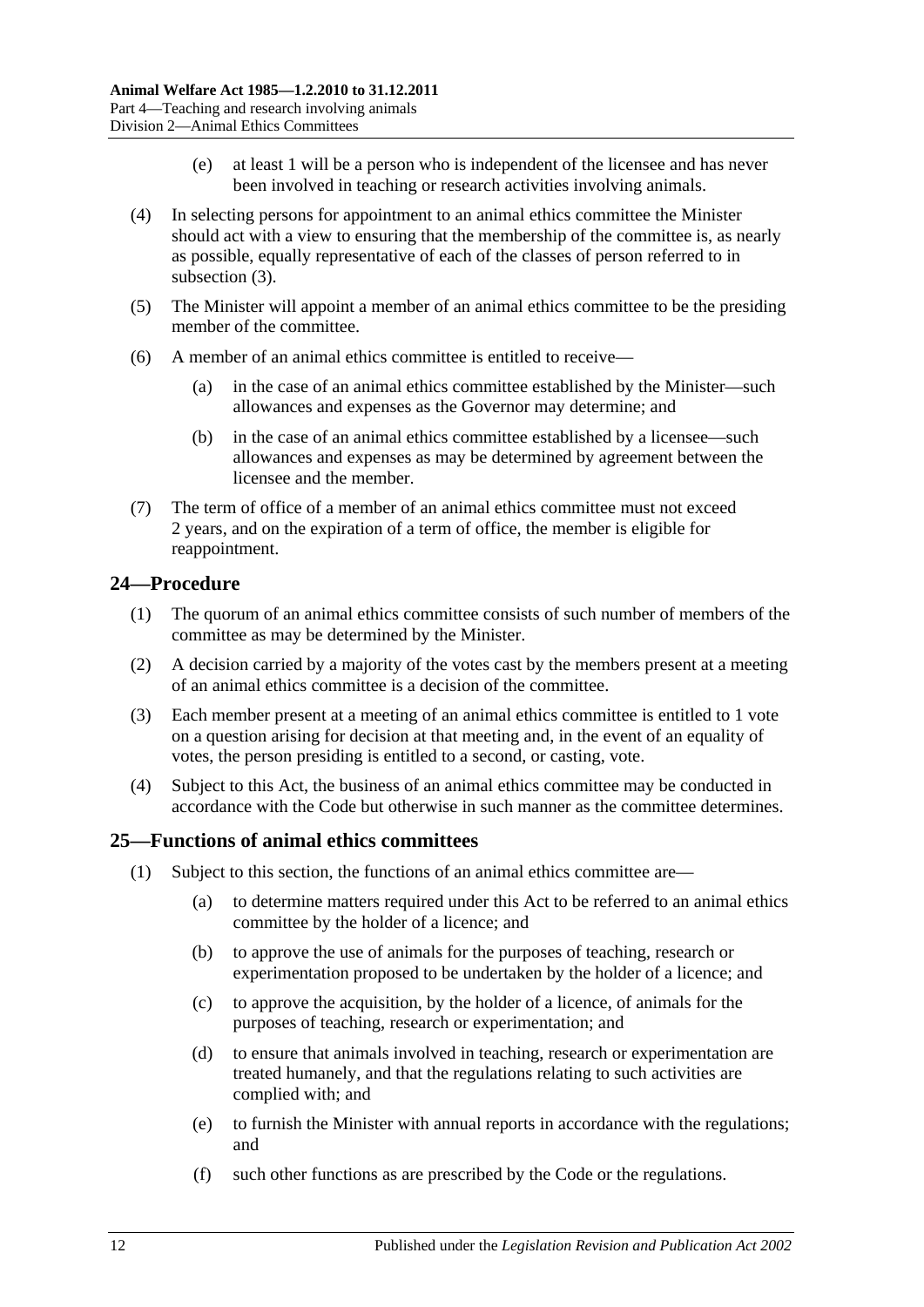- (1a) In performing its functions, an animal ethics committee must comply with the Code.
- (2) An animal ethics committee may, subject to and in accordance with the Code, approve the use of an animal for the purposes of teaching, research or experimentation, or the acquisition of animals for such purposes, unconditionally, or subject to such conditions as the committee thinks fit.
- (3) An animal ethics committee may not approve the use of an animal for the purposes of research or experimentation, or the acquisition of an animal for such purposes, unless it is satisfied that—
	- (a) the use of the animal is essential for the particular purpose; and
	- (b) the person who proposes to use the animal has appropriate experience and qualifications.
- (4) A person who contravenes or fails to comply with a condition of an approval under this section is guilty of an offence.

Maximum penalty:

In relation to a body corporate—\$50 000.

In relation to a natural person—\$10 000.

## <span id="page-12-0"></span>**Division 3—Appeals**

#### <span id="page-12-1"></span>**26—Appeals against decisions of animal ethics committees**

- (1) A right of appeal to the Minister lies against any decision of an animal ethics committee under this Part.
- (2) The appeal must be instituted within 1 month of the making of the decision appealed against, but the Minister may, if satisfied that in the circumstances it is just and reasonable to do so, extend the period within which an appeal may be instituted.
- (3) The Minister may not determine an appeal under this section unless the Committee has investigated, and furnished the Minister with a report upon, the appeal.
- (4) The Minister may, on the hearing of the appeal, confirm, vary or reverse the decision appealed against.

#### <span id="page-12-2"></span>**27—Appeal against decisions of Minister**

- (1) A right of appeal to the Supreme Court lies against any decision of the Minister under this Part.
- (2) The appeal must be instituted within 1 month of the making of the decision appealed against, but the Supreme Court may, if it is satisfied that it is just and reasonable in the circumstances to do so, dispense with the requirement that the appeal should be so instituted.
- (3) The Supreme Court may, on the hearing of the appeal, do 1 or more of the following, according to the nature of the case:
	- (a) affirm, vary or quash the decision appealed against, or substitute, or make in addition, any decision or order that should have been made in the first instance;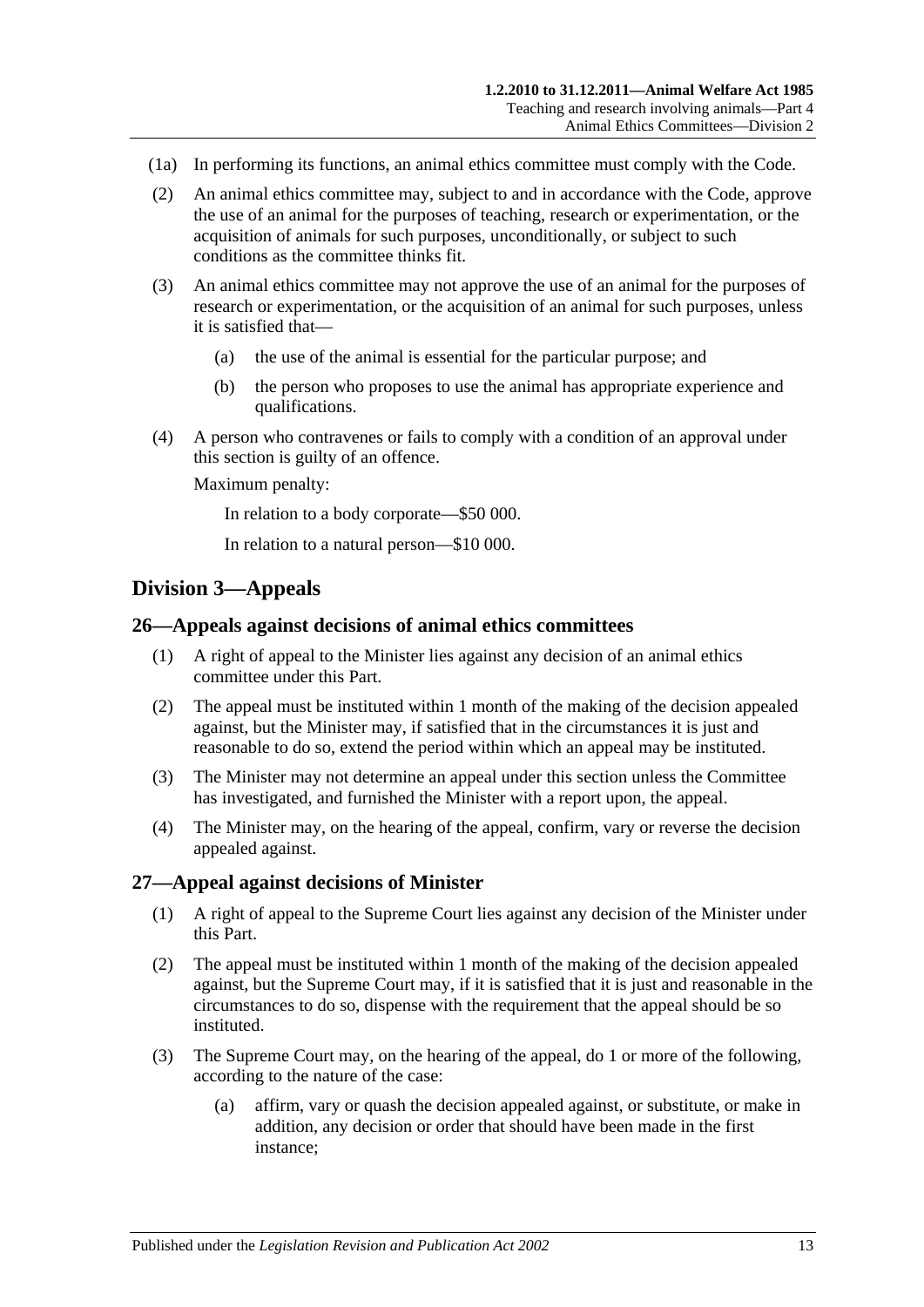- (b) remit the subject matter of the appeal to the Minister for further consideration;
- (c) make any further or other order as to costs or any other matter that the case requires.
- (4) The Minister must, if so required by any person affected by a decision, state in writing the reasons for that decision.
- (5) If the reasons of the Minister were not given in writing at the time of making a decision or order and the appellant then requested the Minister to state the reasons in writing, the time for instituting the appeal runs from the time when the appellant receives the written statement of those reasons.

## <span id="page-13-0"></span>**Part 5—Enforcement**

## <span id="page-13-1"></span>**Division 1—Appointment and identification of inspectors**

## <span id="page-13-2"></span>**28—Appointment of inspectors**

- (1) The Minister may, by instrument in writing, appoint a qualified person to be an inspector for the purposes of this Act.
- <span id="page-13-4"></span>(2) An appointment may be made subject to conditions specified in the instrument of appointment.
- (3) Without limiting the conditions that may be imposed under [subsection](#page-13-4) (2), the conditions may include the following:
	- (a) a condition restricting the powers of the inspector;
	- (b) a condition requiring the inspector to undertake suitable training;
	- (c) a condition requiring compliance with prescribed protocols and operational procedures;
	- (d) any other condition that the Minister thinks fit.
- (4) The Minister may, at any time, revoke an appointment or vary, revoke or add a condition of an appointment.
- (5) In this section—

*qualified person* means a person who has successfully completed training as prescribed by the regulations.

## <span id="page-13-3"></span>**29—Identification of inspectors**

- (1) An inspector appointed under this Part must be issued with an identity card—
	- (a) containing the person's name and a photograph of the person; and
	- (b) stating that the person is an inspector for the purposes of this Act.
- (2) If the powers of an inspector have been limited by conditions, the identity card issued to the inspector must contain a statement of the conditions imposed on the inspector's powers.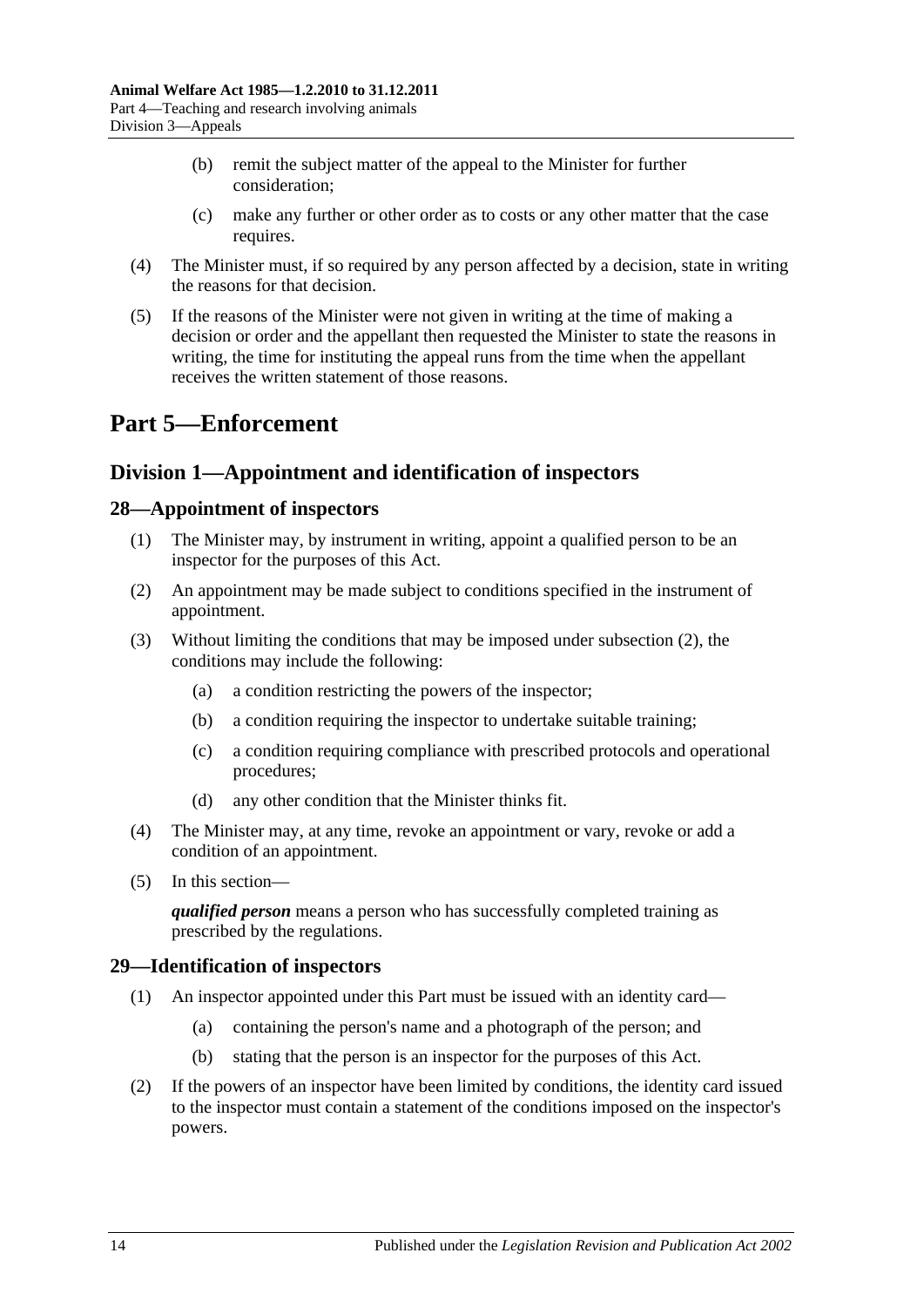- (3) An inspector appointed under this Part must, at the request of a person in relation to whom the inspector intends to exercise powers under this or any other Act, produce for the inspection of the person his or her identity card.
- (4) If an inspector who is a police officer is not in uniform, the officer must, at the request of a person in relation to whom the officer intends to exercise powers under this Act, produce for the inspection of the person his or her warrant card.
- (5) If a person in possession of an identity card issued to the person under this section ceases to be an inspector, the person must immediately return the identity card to the Minister.

Maximum penalty: \$2 500.

Expiation fee: \$210.

## <span id="page-14-0"></span>**Division 2—Powers of inspectors**

## <span id="page-14-2"></span><span id="page-14-1"></span>**30—General powers**

- <span id="page-14-3"></span>(1) An inspector may—
	- (a) enter and search and, if necessary, use reasonable force to break into or open—
		- (i) premises or a vehicle to which this section applies; or
		- (ii) part of, or anything in or on, premises or a vehicle to which this section applies; and
	- (b) give directions with respect to the stopping or movement of a vehicle to which this section applies; and
	- (c) require a person to produce a document, including a written record that reproduces in an understandable form information stored by computer, microfilm or other process; and
	- (d) examine, copy or take extracts from a document or information so produced or require a person to provide a copy of any such document or information; and
	- (e) take photographs, films or audio, video or other recordings; and
	- (f) seize and retain any animal or other thing that the inspector reasonably suspects has been used in, or may constitute evidence of, a contravention of this Act; and
	- (g) identify, by marking, tagging or otherwise, an animal or other property in respect of which powers have been exercised under this Act; and
	- (h) require a person who the inspector reasonably suspects has committed, is committing, or is about to commit, a contravention of this Act to state the person's full name and usual place of residence and to produce evidence of the person's identity; and
	- (i) require a person who the inspector reasonably suspects has knowledge of matters in respect of which information is required for the administration or enforcement of this Act to answer questions in relation to those matters; and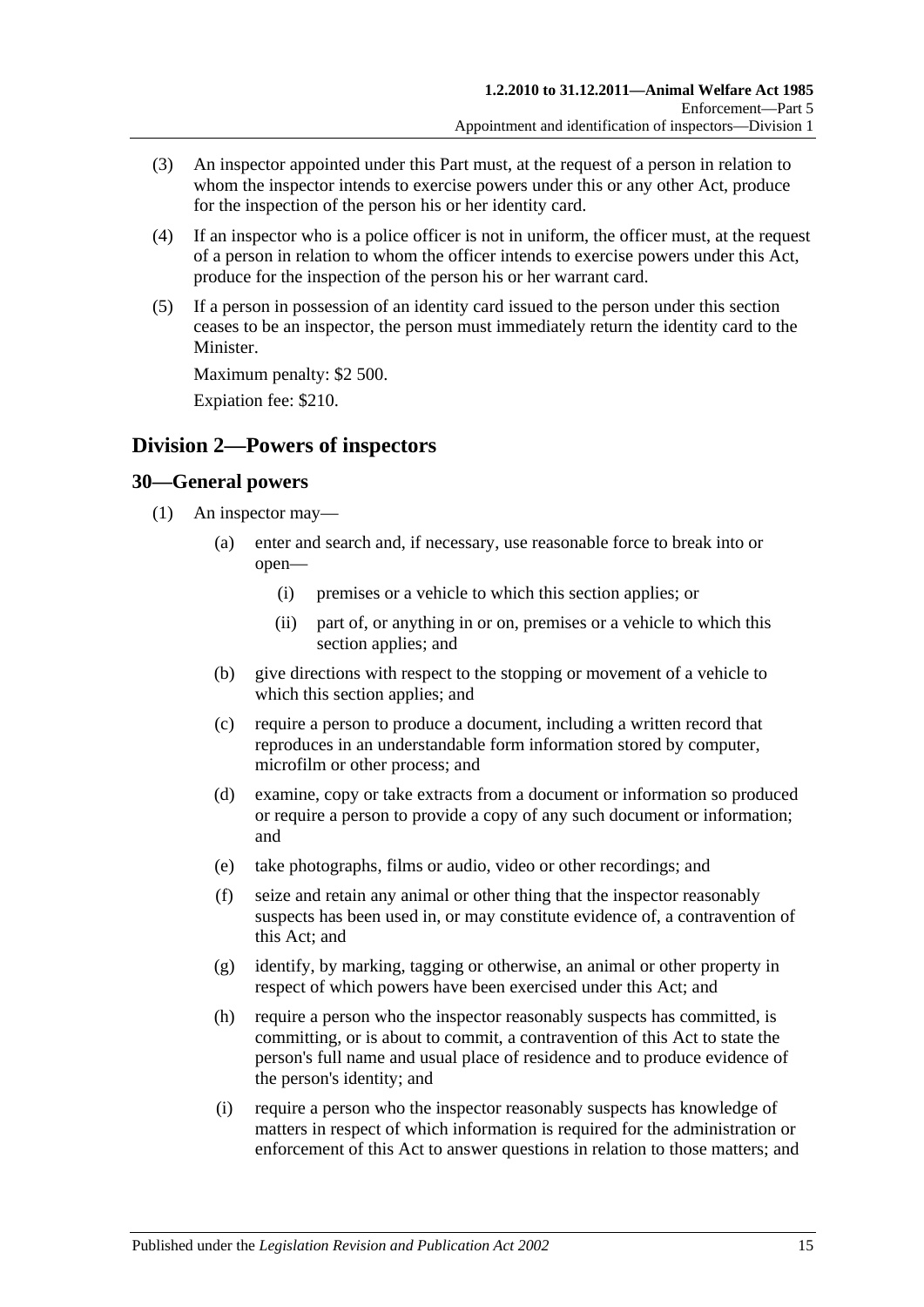- (j) require a person holding or required to hold a licence, permit or approval under this Act to produce it for inspection; and
- (k) give a direction required in connection with the exercise of a power conferred by this Act or otherwise in connection with the administration or enforcement of this Act.
- (2) An inspector—
	- (a) may only exercise the powers conferred by [subsection](#page-14-2) (1) as reasonably required for the administration and enforcement of this Act; and
	- (b) may only exercise the power to use force under [subsection](#page-14-3)  $(1)(a)$  on the authority of a warrant issued by a magistrate or in circumstances in which the inspector reasonably believes that urgent action is required in order to prevent or mitigate serious harm occurring to an animal.
- (3) An inspector may be assisted in the exercise of powers under this Act by such persons as the inspector considers necessary in the circumstances.
- (4) An inspector may require an occupier of premises or a person apparently in charge of a vehicle, animal or other thing to give to the inspector or a person assisting the inspector such assistance as is reasonably required by the inspector for the effective exercise of powers under this Act.
- (5) This section applies to the following premises and vehicles:
	- (a) premises or a vehicle in or on which an inspector reasonably suspects that an offence against this Act has been, is being or is about to be, committed;
	- (b) premises or a vehicle in or on which an inspector reasonably suspects there is an animal that is being, or has been, harmed unnecessarily or that will, if urgent action is not taken, be harmed unnecessarily;
	- (c) premises or a vehicle subject to, or being used for the purposes of an activity that is the subject of, a licence, permit or approval under this Act;
	- (d) premises or a vehicle in or on which an inspector reasonably suspects there is an animal in respect of which an animal welfare notice or animal welfare order is in force;
	- (e) premises or a vehicle that an inspector reasonably suspects is being used for or in connection with a business, or organised event or activity, involving animals;
	- (f) premises or a vehicle in which an inspector reasonably suspects there may be records relating to a business or organised event or activity involving animals or an animal or other thing that has been used in, or may constitute evidence of, a contravention of this Act.

## <span id="page-15-0"></span>**31—Routine inspections**

- (1) Subject to this section, if, for the purposes of administering this Act, an inspector proposes to exercise powers under this Act to conduct a routine inspection of premises or a vehicle in circumstances where there is no suspicion of an offence, the inspector must—
	- (a) give the occupier of the premises or the owner of the vehicle reasonable notice of the proposed inspection; and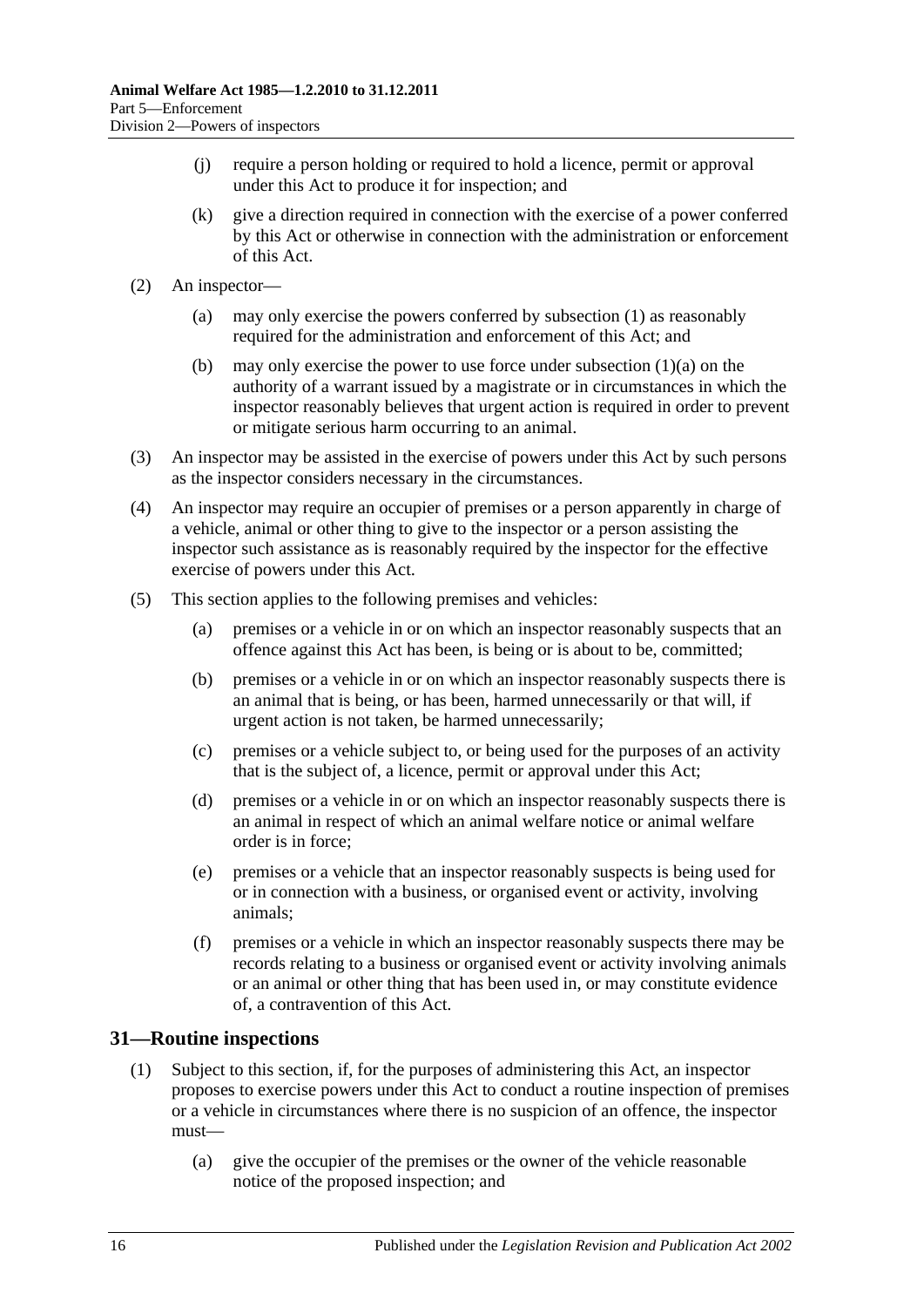- (b) give the following persons (as required) a reasonable opportunity to accompany the inspector throughout the inspection:
	- (i) the occupier of the premises or the owner of the vehicle;
	- (ii) a nominee of the occupier of the premises or the owner of the vehicle;
	- (iii) the occupier of the premises or the owner of the vehicle and a nominee of the occupier or owner; and
- (c) take such steps as are necessary in the circumstances to minimise any adverse effect of the inspection on the business or activities of the occupier of the premises or the owner of the vehicle.
- (2) No notice is required to be given of a routine inspection of premises or a vehicle in or on which an inspector reasonably suspects there is an animal in respect of which an animal welfare notice or animal welfare order is in force.
- (3) Non-compliance with this section does not affect the validity of the exercise of powers by the inspector under this Act.

#### <span id="page-16-1"></span><span id="page-16-0"></span>**31A—Special powers relating to animals**

- (1) An inspector may examine an animal and its living conditions and, if the inspector suspects on reasonable grounds that the animal is suffering or may if urgent action is not taken suffer unnecessary harm, do 1 or more of the following:
	- (a) provide treatment and care for the animal;
	- (b) cause the living conditions of the animal to be modified;
	- (c) seize and retain the animal for treatment and care.
- (2) For the purposes of [subsection](#page-16-1) (1), an inspector has all of the powers conferred on an inspector by [section](#page-14-1) 30.
- (3) The costs and expenses reasonably incurred by a person or the Crown in seizing, treating or caring for an animal, or in causing the living conditions of an animal to be modified, under this section may be recovered as a debt from the owner of the animal.
- <span id="page-16-2"></span>(4) Subject to this section, an inspector may destroy an animal if of the opinion that the condition of the animal is such that the animal is so weak or disabled (whether physically or mentally), or in such pain, that it should be destroyed.
- (5) An inspector must not exercise a power under [subsection](#page-16-2) (4) unless—
	- (a) the owner of the animal consents; or
	- (b) the owner of the animal has refused or failed to give consent and a magistrate has, on application by an inspector, issued a warrant authorising the destruction of the animal; or
	- (c) the inspector has been unable to determine who owns the animal, or has been unable to contact the owner, after taking reasonable steps to do so; or
	- (d) the inspector is satisfied that the animal is wild.
- (6) An inspector who destroys an animal under this section does not incur any civil liability for the destruction.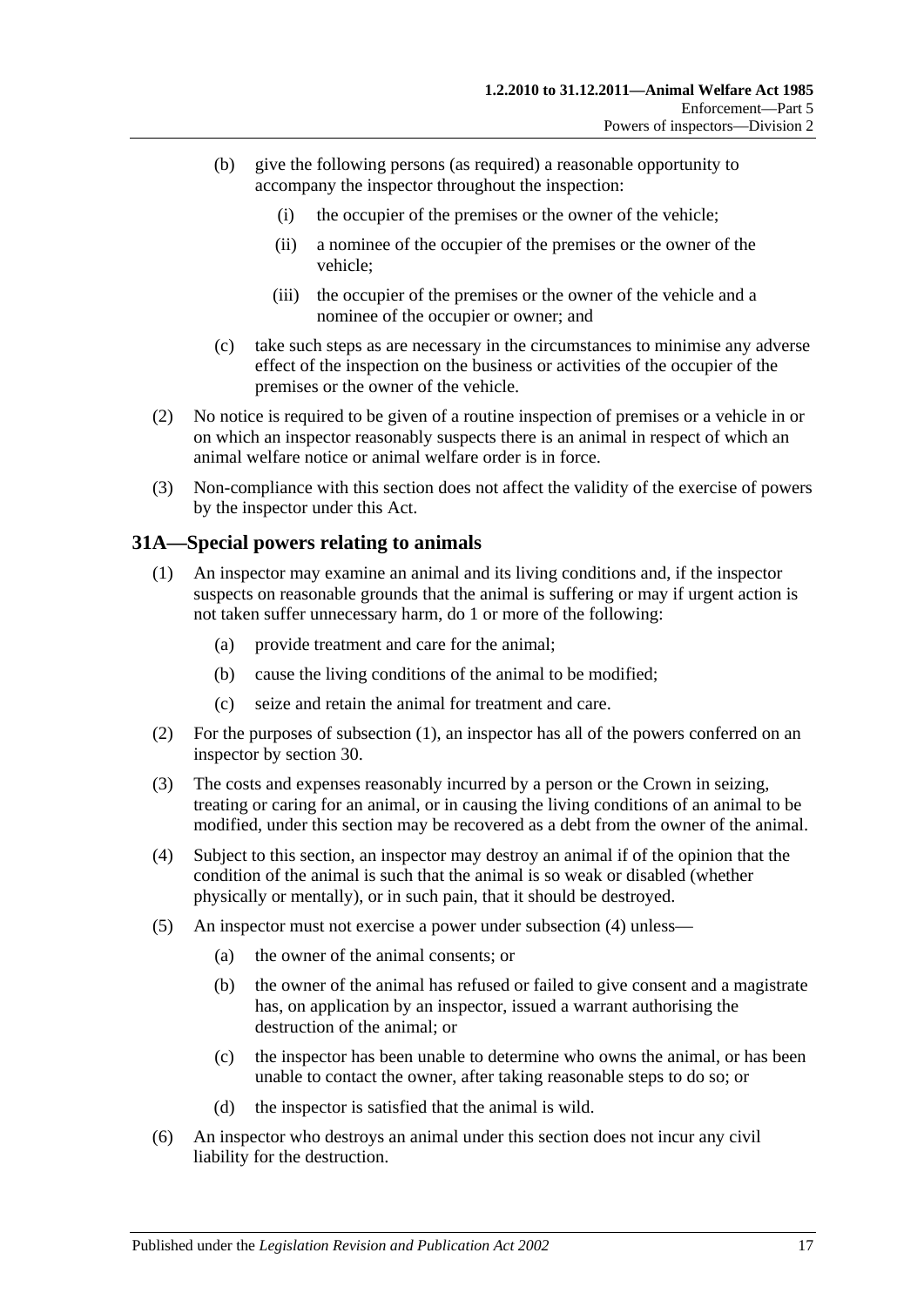## <span id="page-17-0"></span>**31B—Animal welfare notices**

- (1) If an inspector believes on reasonable grounds that the exercise of powers under this section is warranted because the welfare of an animal is being adversely affected, the inspector may, by written notice (an *animal welfare notice*) given to the owner of the animal—
	- (a) direct the owner to provide the animal with such food, water, shelter, rest or treatment as the inspector thinks necessary;
	- (b) require the owner to ensure the animal is not worked or used for any purpose specified in the notice for such period as is specified in the notice;
	- (c) require the owner to ensure the animal is exercised in accordance with the stipulations of the notice;
	- (d) direct or require the owner to take any other action specified in the notice, within the time specified in the notice, that the inspector considers necessary for the improvement of the animal's welfare.
- (2) A person to whom an animal welfare notice has been given must not refuse or fail to comply with the direction or requirement set out in the notice.

Maximum penalty: \$2 500.

Expiation fee: \$210.

## <span id="page-17-1"></span>**Division 3—Miscellaneous**

## <span id="page-17-2"></span>**31C—Dealing with seized animals and objects**

- (1) The Minister may sell, destroy or otherwise dispose of an animal or object that has been seized under this Act but is no longer required to be retained if—
	- (a) the whereabouts of the owner of the animal or object cannot, after reasonable inquiries, be ascertained; or
	- (b) the whereabouts of the owner are known but the owner has failed, within 3 clear working days of being given written notice that the animal or object may be collected from a specified place, to collect the animal or object.
- <span id="page-17-3"></span>(2) If, on application by an inspector, a magistrate is satisfied that—
	- (a) an animal has been seized and retained under this Act; and
	- (b) legal proceedings under this Act relating to the animal are pending; and
	- (c) in the circumstances, it is impractical or unreasonable for the animal to continue to be retained until the proceedings have been concluded or otherwise terminated,

the magistrate may make an order authorising that the animal be sold, destroyed or otherwise disposed of as the Minister thinks fit.

- (3) If an animal is disposed of by sale under [subsection](#page-17-3) (2), the proceeds of the sale are to be held by the Minister until the conclusion or termination of the proceedings when they are to be disbursed in accordance with a further order of the court.
- (4) In this section—

*working day* means any day except a Saturday, Sunday or public holiday.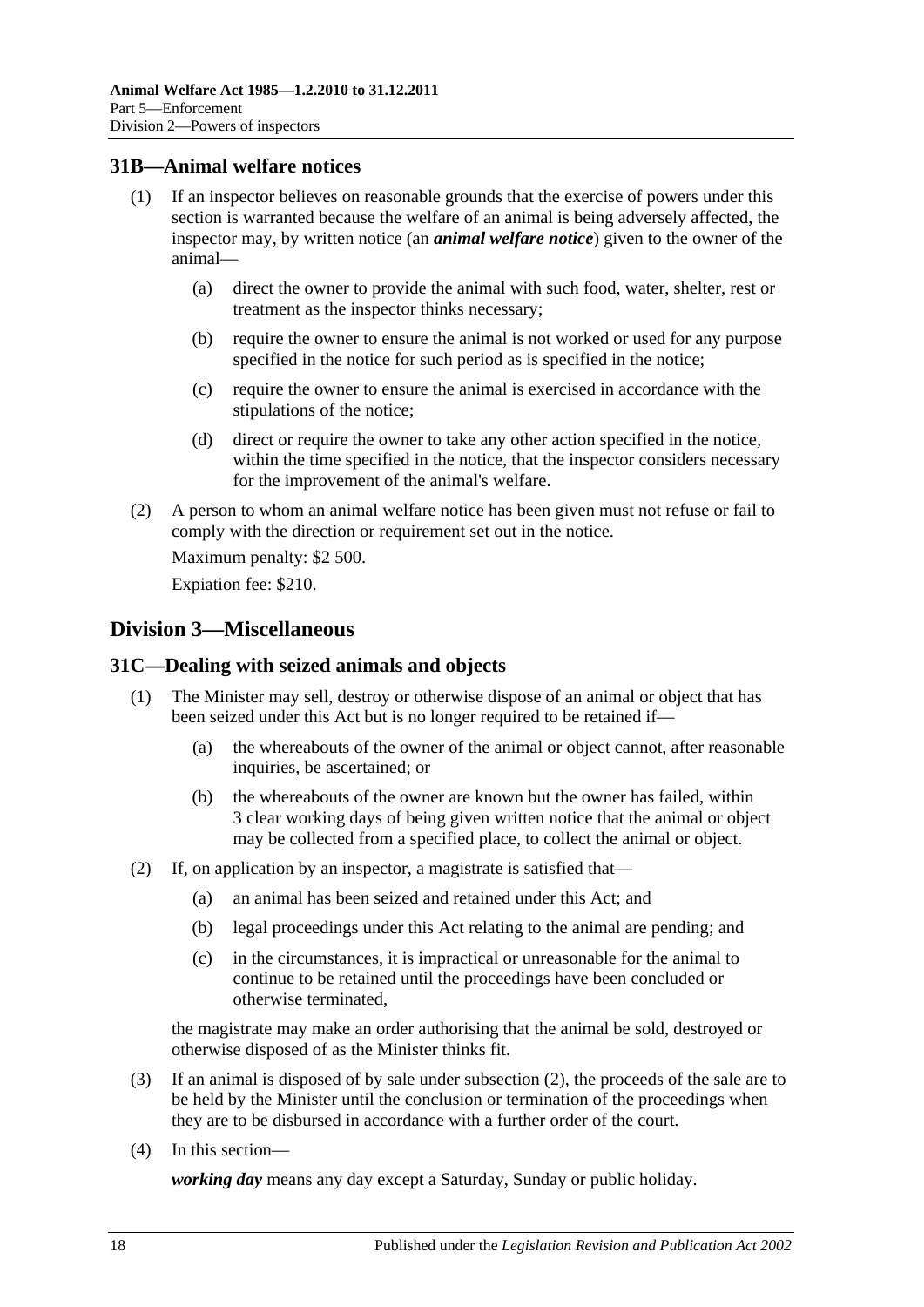## <span id="page-18-0"></span>**31D—Warrant procedures**

- (1) A magistrate must not issue a warrant for the purposes of this Part unless satisfied that the warrant is reasonably required in the circumstances.
- (2) An application for a warrant may be made personally or, if, in the opinion of the applicant, the warrant is urgently required and there is not enough time to lodge a written application and appear before a magistrate, by fax or telephone.
- (3) The grounds of an application for a warrant must be verified by affidavit.
- (4) If an application for the issue of a warrant is made by fax transmission, the following provisions apply:
	- (a) the application must be in a form approved by the Chief Magistrate;
	- (b) the application must be accompanied (through fax transmission) by an affidavit made by the applicant verifying the facts referred to in the application;
	- (c) the applicant must be available to speak to the magistrate by telephone;
	- (d) the magistrate is entitled to assume, without further inquiry, that a person who identifies himself or herself as the applicant acting in the capacity of an inspector during a telephone conversation with the magistrate is indeed the applicant acting in that capacity;
	- (e) the magistrate may, on being satisfied as to the circumstances of urgency and the grounds for the issue of a warrant, make out and sign a warrant;
	- (f) the warrant is to be taken to have been issued, and comes into force, when signed by the magistrate;
	- (g) the magistrate must forward the warrant to the applicant by fax transmission.
- <span id="page-18-1"></span>(5) If an application for a warrant is made by telephone, the following provisions apply:
	- (a) the applicant must inform the magistrate of the applicant's name and identify himself or herself as an inspector and the magistrate, on receiving that information, is entitled to assume its accuracy without further inquiry;
	- (b) the applicant must inform the magistrate of the purpose for which the warrant is required, the grounds on which it is sought and the circumstances giving rise to the urgency of the application;
	- (c) the magistrate may, on being satisfied as to the circumstances of urgency and the grounds for the issue of the warrant, inform the applicant of the facts on which the magistrate relies as grounds for the issue of the warrant, and must not proceed to issue the warrant unless the applicant undertakes to make an affidavit verifying those facts;
	- (d) if the applicant gives such an undertaking, the magistrate may then make out and sign a warrant;
	- (e) the warrant is to be taken to have been issued, and comes into force, when signed by the magistrate;
	- (f) the magistrate must inform the applicant of the terms of the warrant;
	- (g) the applicant must fill out and sign a warrant form (the *duplicate warrant*) that—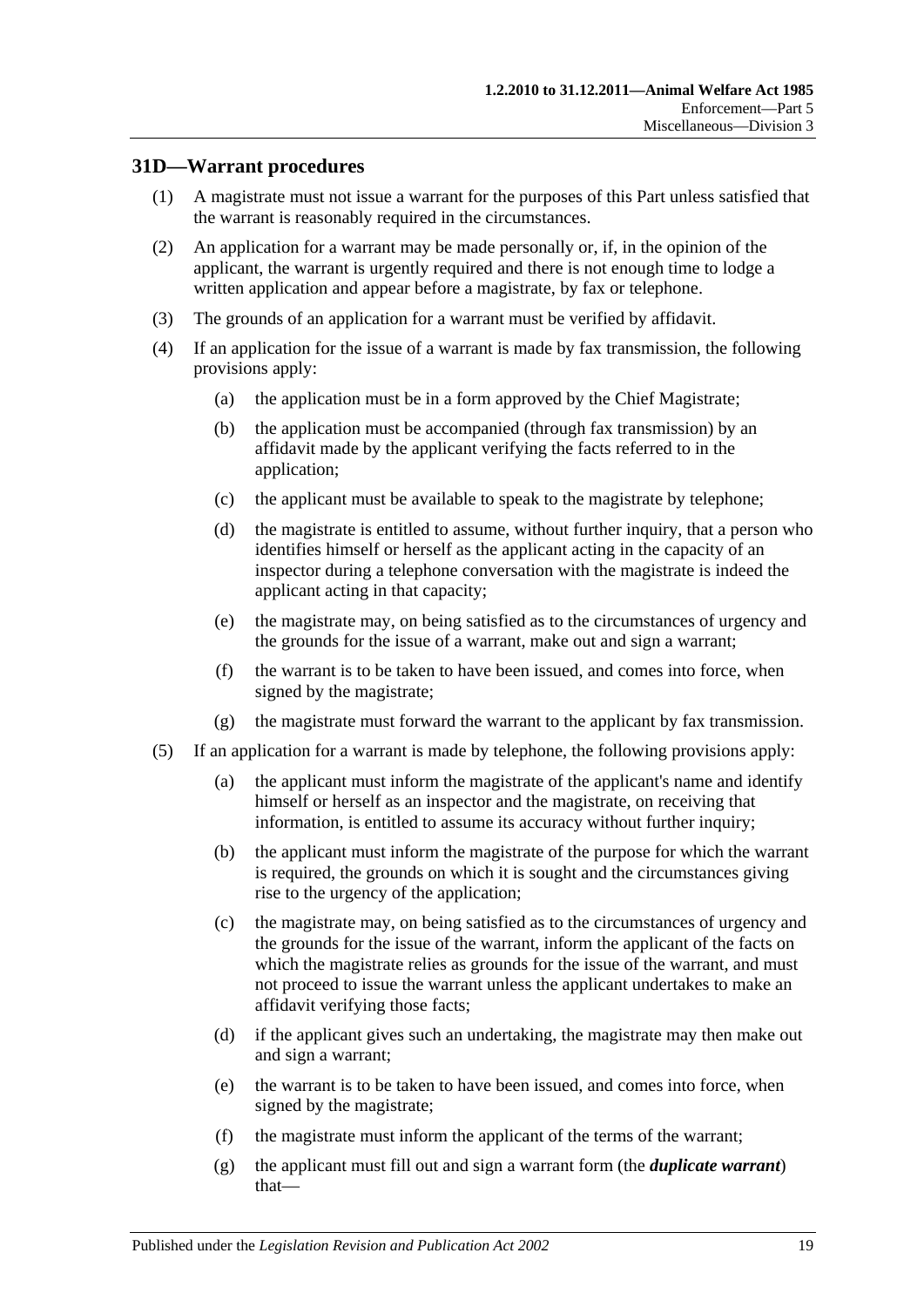- (i) sets out the name of the magistrate who issued the original and the terms of the warrant; and
- (ii) complies with any other prescribed requirements;
- (h) the applicant must, as soon as practicable after the issue of the warrant, forward to the magistrate an affidavit verifying the facts referred to in [paragraph](#page-18-1) (c) and a copy of the duplicate warrant.
- (6) A warrant, if not executed at the expiration of 1 month from the date of its issue, then expires.

#### <span id="page-19-0"></span>**31E—Offence to hinder etc inspectors**

A person who—

- (a) hinders or obstructs an inspector, or a person assisting an inspector, in the exercise of powers under this Act; or
- (b) refuses or fails to comply with a requirement or direction of an inspector under this Act; or
- (c) when required by an inspector under this Act to answer a question, refuses or fails to answer the question to the best of the person's knowledge, information and belief; or
- (d) falsely represents, by words or conduct, that he or she is an inspector,

is guilty of an offence.

Maximum penalty: \$5 000.

## <span id="page-19-2"></span><span id="page-19-1"></span>**32A—Court orders on finding of guilt etc**

- (1) A court may, on finding a person guilty of an offence against this Act or on declaring a person charged with an offence against this Act liable to supervision under Part 8A of the *[Criminal Law Consolidation Act](http://www.legislation.sa.gov.au/index.aspx?action=legref&type=act&legtitle=Criminal%20Law%20Consolidation%20Act%201935) 1935*, make 1 or more of the following orders:
	- (aa) an order requiring the person to care for any animal owned by the person (whether or not the subject of the offence) in accordance with the conditions of the order (which may include a condition that the care of any such animal be supervised or monitored by an inspector), either until further order, or for the period specified in the order;
	- (a) an order directing the person to surrender an animal that is owned by the person and is the subject of the offence to an inspector;
	- (b) an order directing the person to surrender any other specified animal owned by the person to an inspector;
	- (c) an order directing that any animal owned by the person that has been surrendered or seized under this Act be forfeited to the Crown;
	- (d) an order forbidding the person to acquire, or have custody of, any other animal or any other animal of a specified class, either until further order, or for the period specified in the order;
	- (e) an order forfeiting to the Crown an object that is the property of the person and is the subject of the offence or used by the person in the commission of the offence.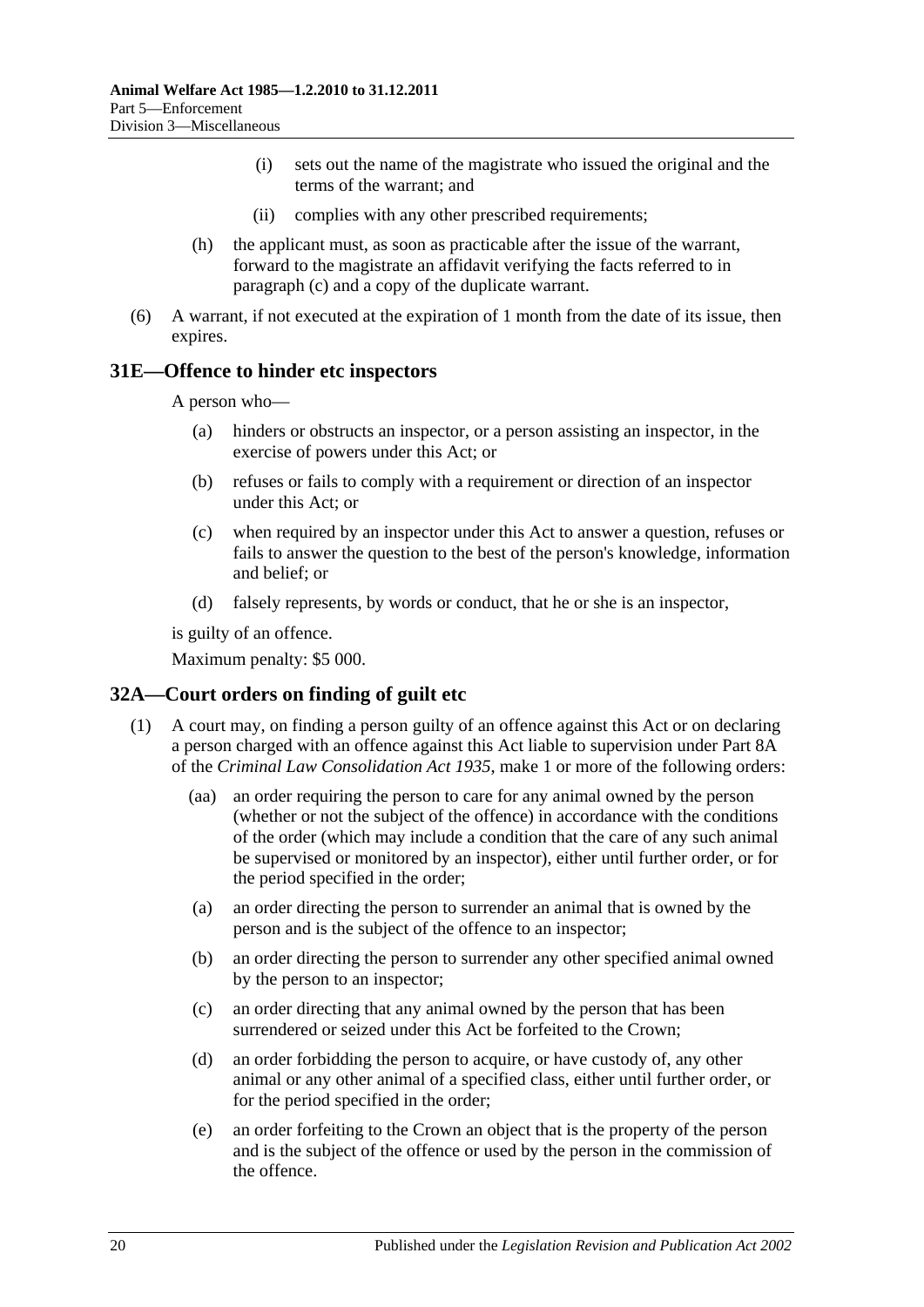(2) A person in relation to whom an order under [subsection](#page-19-2) (1) is in force must comply with the order

Maximum penalty: \$5 000.

(3) The Minister may sell, destroy or otherwise dispose of an animal or object that has been forfeited to the Crown.

## <span id="page-20-0"></span>**Part 6—Miscellaneous**

#### <span id="page-20-1"></span>**33—Delegation**

- (1) The Minister may delegate to a body or person (including a person for the time being holding or acting in a specified office or position) a function or power of the Minister under this Act (except a prescribed function or power).
- (2) A delegation under this section—
	- (a) must be by instrument in writing; and
	- (b) may be absolute or conditional; and
	- (c) does not derogate from the power of the delegator to act in any matter; and
	- (d) is revocable at will.

## <span id="page-20-2"></span>**34—Permit to hold rodeos**

- (1) A person must not conduct a rodeo without a permit under this section. Maximum penalty: \$5 000.
- (2) An application for a permit—
	- (a) must be made to the Minister; and
	- (b) must be made in the prescribed manner and in a form approved by the Minister; and
	- (c) must be accompanied by the prescribed fee.
- (3) The term for which a permit is issued under this section and the conditions (if any) on which the permit is granted must be specified in the permit.
- (4) A person who contravenes or fails to comply with a condition of a permit under this section is guilty of an offence.

Maximum penalty: \$5 000.

## <span id="page-20-3"></span>**34A—False or misleading statements**

A person must not make a statement that is false or misleading in a material particular (whether by reason of the inclusion or omission of a particular) in an application made, or information provided, under this Act.

Maximum penalty:

- (a) if the person made the statement knowing that it was false or misleading—\$10 000 or imprisonment for 2 years;
- (b) in any other case—\$5 000.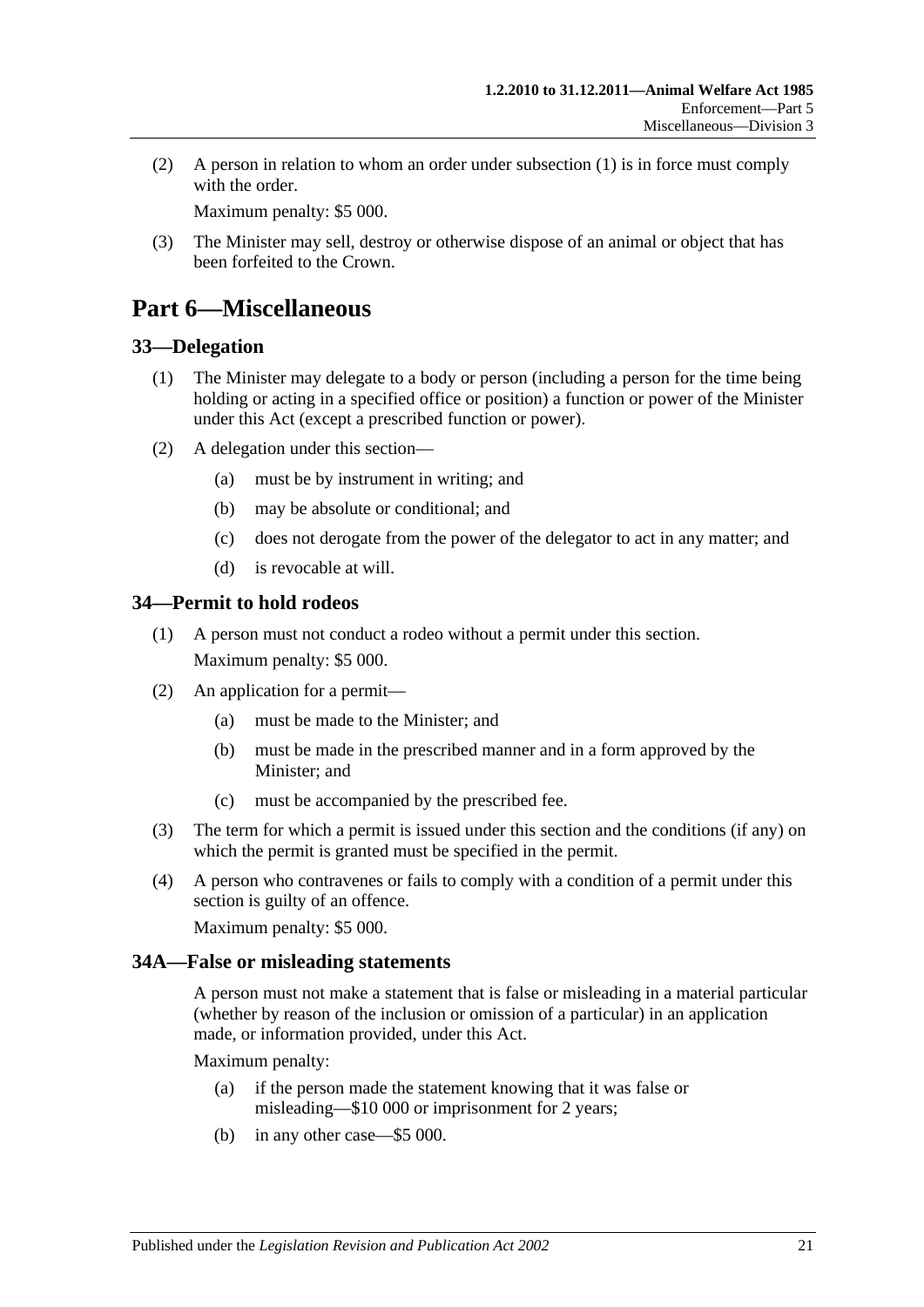### <span id="page-21-0"></span>**34B—Power of veterinary surgeons to destroy animals**

A veterinary surgeon may destroy an animal if of the opinion that the condition of the animal is such that the animal is so weak or disabled (whether physically or mentally), or in such pain or distress, that it should be destroyed.

#### <span id="page-21-1"></span>**35—Power to provide food to neglected animals**

Where a person believes on reasonable grounds that over a period of 24 hours or more an animal has not been provided with adequate food or water, the person may, with the authority of an inspector, enter the premises for the purpose of providing the animal with food and water.

## <span id="page-21-2"></span>**37—Service of notices**

A notice or document required or authorised to be given or served under this Act may be given or served personally or by post.

#### <span id="page-21-3"></span>**38—Offences by bodies corporate**

Where a body corporate is guilty of an offence against this Act, every member of the governing body of the body corporate is guilty of an offence and liable to the same penalty as is prescribed for the principal offence unless it is proved that the member could not by the exercise of reasonable diligence have prevented the commission of that offence.

#### <span id="page-21-6"></span><span id="page-21-4"></span>**39—Continuing offences**

- (1) A person convicted of an offence against any provision of this Act in respect of a continuing act or omission—
	- (a) is liable, in addition to the penalty otherwise applicable to that offence, to a penalty for each day during which the act or omission continued of not more than one-tenth of the maximum penalty prescribed for that offence; and
	- (b) is, if the act or omission continues after conviction, guilty of a further offence against that provision and liable, in addition to the penalty otherwise applicable to that further offence, to a penalty for each day during which the act or omission continued after that conviction of not more than the amount equal to one-tenth of the maximum penalty prescribed for that offence.
- (2) Where an offence against a provision of this Act consists of an omission to do something that is required to be done, the omission will, for the purposes of [subsection](#page-21-6) (1), be taken to continue for so long as the thing required or directed to be done remains undone after the expiration of the period for compliance with the requirement.

## <span id="page-21-5"></span>**40—Vicarious liability of employers in certain circumstances**

If a person commits an offence against this Act in the course of employment by another, the employer is guilty of an offence and liable to the same penalty as is prescribed for the principal offence unless it is proved that the employer could not by the exercise of reasonable diligence have prevented the commission of that offence.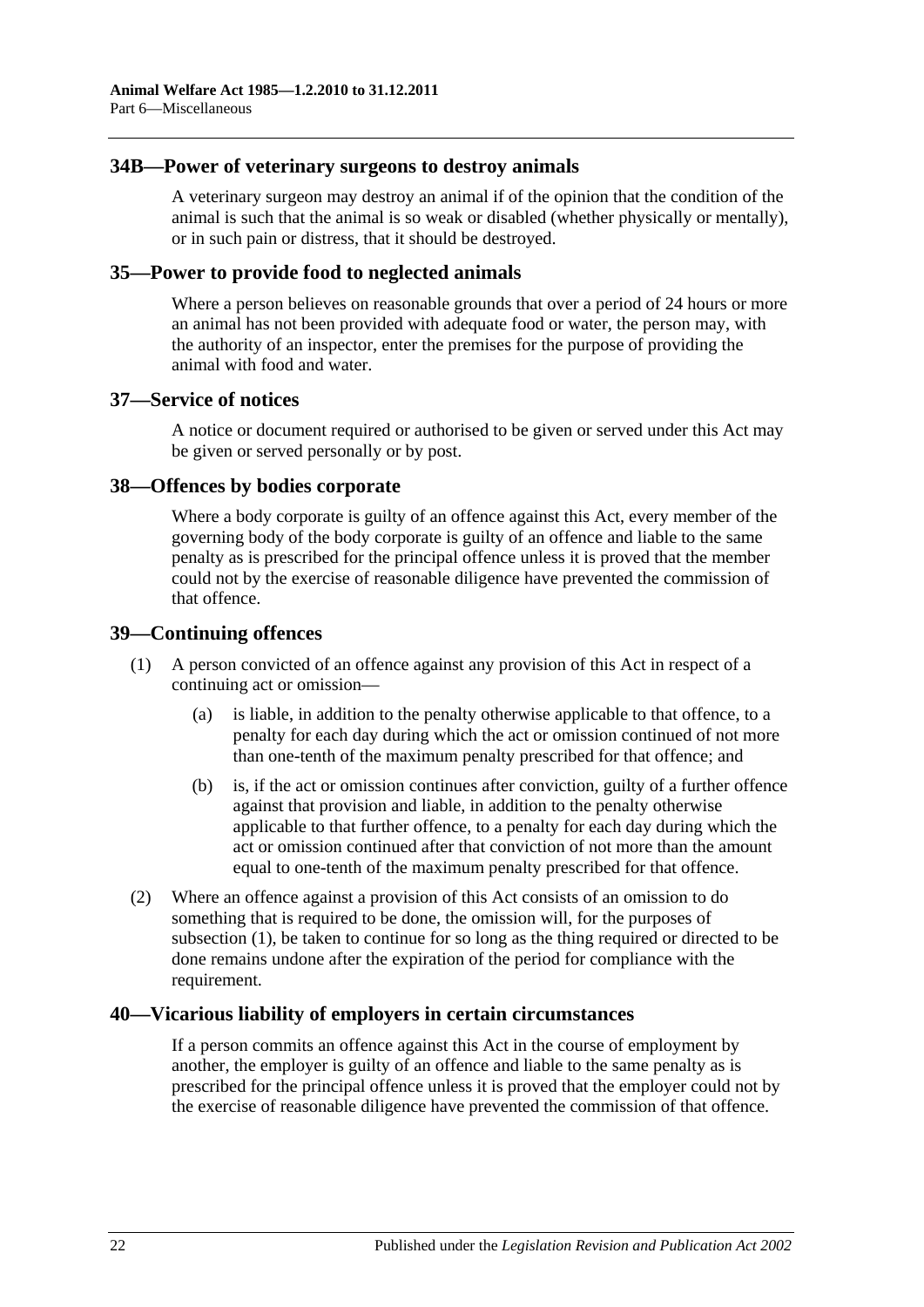### <span id="page-22-0"></span>**42—Evidence**

- (1) In proceedings, a certificate apparently executed by the Minister certifying as to a matter relating to—
	- (a) a licence, permit, approval, certificate or other authorisation under this Act; or
	- (b) the appointment of an inspector; or
	- (c) a delegation; or
	- (d) an application; or
	- (e) the receipt or non-receipt of information,

under this Act constitutes proof, in the absence of proof to the contrary, of the matters so certified.

- (2) An allegation in a complaint or an information that—
	- (a) an animal was an animal of a specified species; or
	- (b) a person was the owner of a specified animal,

will be accepted as proved in the absence of proof to the contrary.

#### <span id="page-22-1"></span>**42A—Codes of practice**

Where a code is incorporated into or referred to in this Act or the regulations—

- (a) a copy of the code must be kept available for inspection by members of the public, without charge and during normal office hours, at an office determined by the Minister; and
- (b) evidence of the contents of the code may be given in any legal proceedings by production of a copy of a document apparently certified by or on behalf of the Minister to be a true copy of the code.

## <span id="page-22-2"></span>**43—Act does not render unlawful practices that are in accordance with prescribed code of animal husbandry practice**

Nothing in this Act renders unlawful anything done in accordance with a prescribed code of practice relating to animals.

#### <span id="page-22-3"></span>**43A—Reports in respect of alleged contraventions**

If a person reports to an inspector an alleged contravention of this Act, the inspector must, at the request of the person, inform the person if practicable of any action proposed to be taken under the Act in respect of the allegation.

#### <span id="page-22-4"></span>**43B—Victimisation**

- (1) A person commits an act of victimisation against another person (the *victim*) if he or she causes detriment to the victim on the ground, or substantially on the ground, that the victim—
	- (a) has disclosed or intends to disclose information; or
	- (b) has made or intends to make an allegation,

that has given rise, or could give rise, to proceedings against the person under this Act.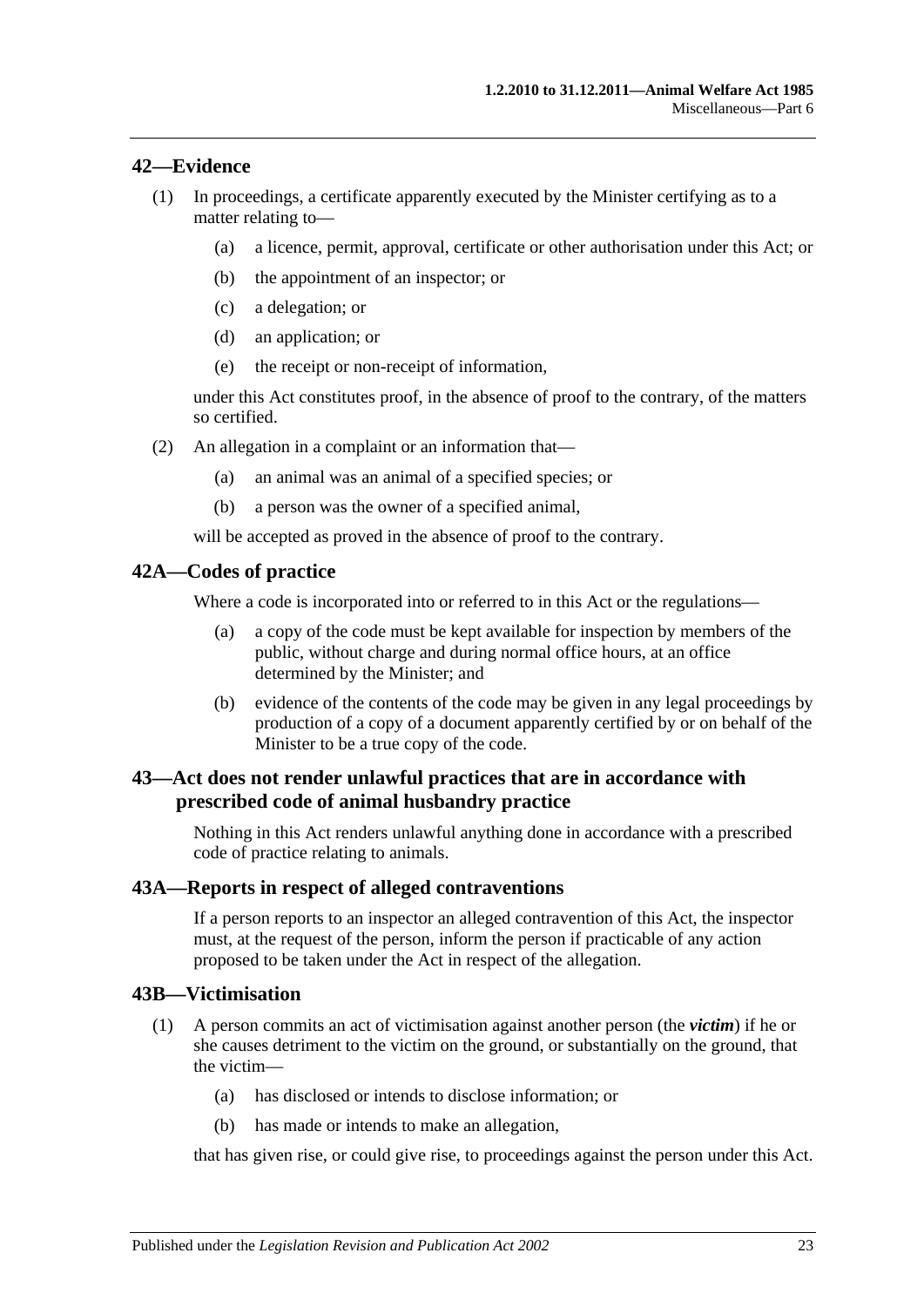- (2) An act of victimisation under this Act may be dealt with—
	- (a) as a tort; or
	- (b) as if it were an act of victimisation under the *[Equal Opportunity Act](http://www.legislation.sa.gov.au/index.aspx?action=legref&type=act&legtitle=Equal%20Opportunity%20Act%201984) 1984*,

but, if the victim commences proceedings in a court seeking a remedy in tort, he or she cannot subsequently lodge a complaint under the *[Equal Opportunity Act](http://www.legislation.sa.gov.au/index.aspx?action=legref&type=act&legtitle=Equal%20Opportunity%20Act%201984) 1984* and, conversely, if the victim lodges a complaint under that Act, he or she cannot subsequently commence proceedings in a court seeking a remedy in tort.

- (3) Where a complaint alleging an act of victimisation under this Act has been lodged with the Commissioner for Equal Opportunity and the Commissioner is of the opinion that the subject matter of the complaint has already been adequately dealt with by a competent authority, the Commissioner may decline to act on the complaint or to proceed further with action on the complaint.
- (4) In this section—

#### *detriment* includes—

- (a) injury, damage or loss; or
- (b) intimidation or harassment; or
- (c) discrimination, disadvantage or adverse treatment in relation to the victim's employment or business; or
- (d) threats of reprisal.

#### <span id="page-23-1"></span><span id="page-23-0"></span>**44—Regulations**

- (1) The Governor may make such regulations as are contemplated by, or as are necessary or expedient for the purposes of, this Act.
- (2) Without limiting the generality of [subsection](#page-23-1) (1), the regulations may—
	- (a) regulate the slaughtering, trapping, snaring, catching, poisoning, caging or confining of animals;
	- (b) regulate medical or surgical procedures in relation to animals;
	- (c) require a person to hold a certificate or other authorisation for specified purposes and provide for the issuing and cancellation of certificates and authorisations by the Minister, a specified body or a person or body approved by the Minister;
	- (d) regulate—
		- (i) the hiring out of animals; or
		- (ii) the boarding of animals; or
		- (iii) the sale of animals; or
		- (iv) the transport of animals; or
		- (v) the husbandry of animals; or
		- (vi) the use of animals for entertainment;
	- (e) prescribe the form of any notice, application, permit, licence or other document given, made or granted under this Act;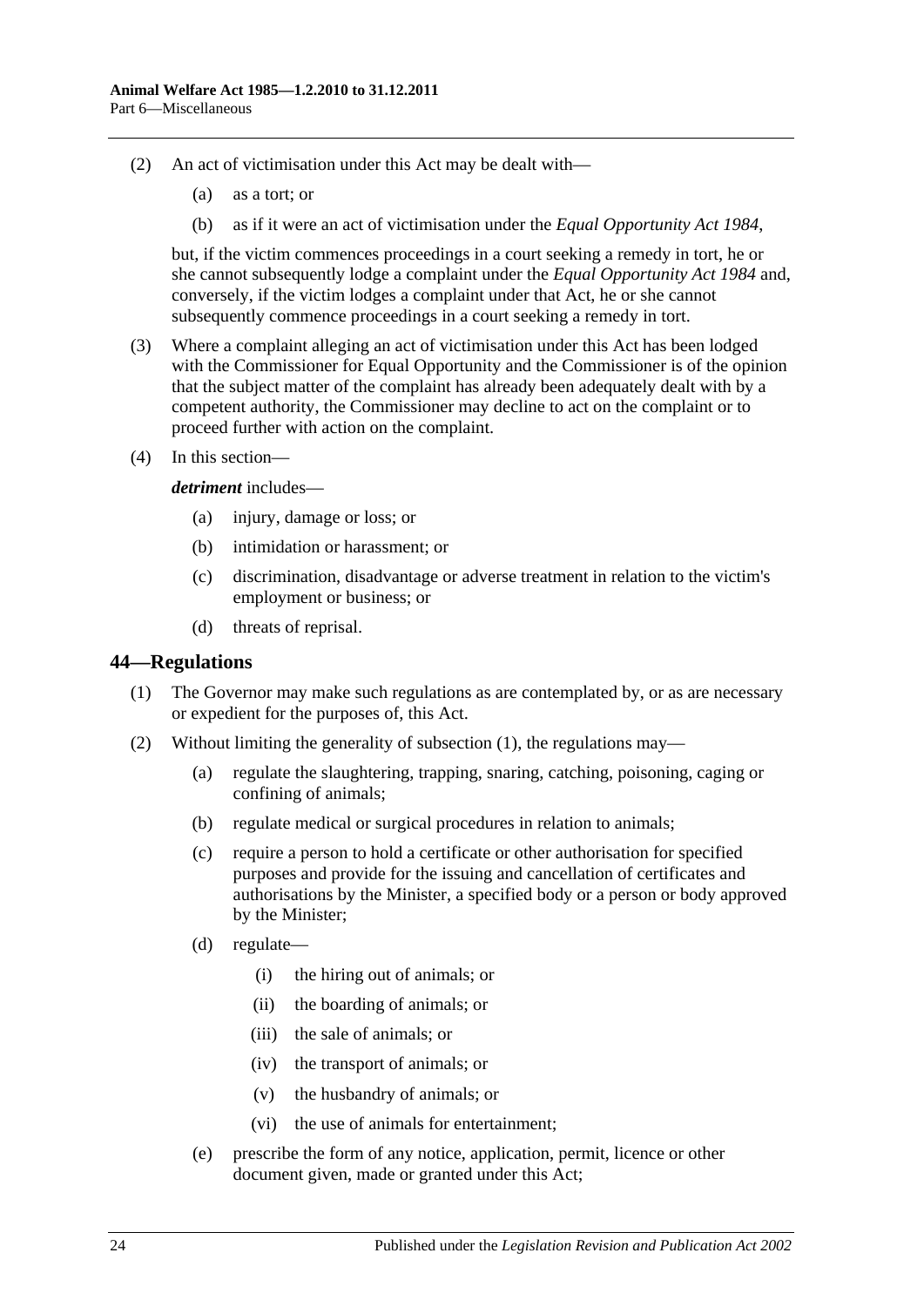- (f) prescribe fees in respect of anything to be done under this Act;
- (g) exempt, conditionally or unconditionally, any person or class of persons or any animal or class of animals from any provision of this Act;
- (h) impose fines, not exceeding \$5 000, for offences against the regulations;
- (i) fix expiation fees, not exceeding \$315, for alleged offences against the regulations.
- (3) The regulations may incorporate (with or without modification) or operate by reference to any code of practice relating to animals as in force at a particular time or as amended from time to time by the authority responsible for its publication.
- (4) A regulation under this Act may be of general or limited application according to—
	- (a) the classes of persons or animals; or
	- (b) the circumstances; or
	- (c) any other specified factor,

to which the regulation is expressed to apply.

(5) The regulations may leave a matter or thing to be determined, dispensed with, regulated or prohibited according to the discretion of the Minister, either generally or in a particular case or class of cases.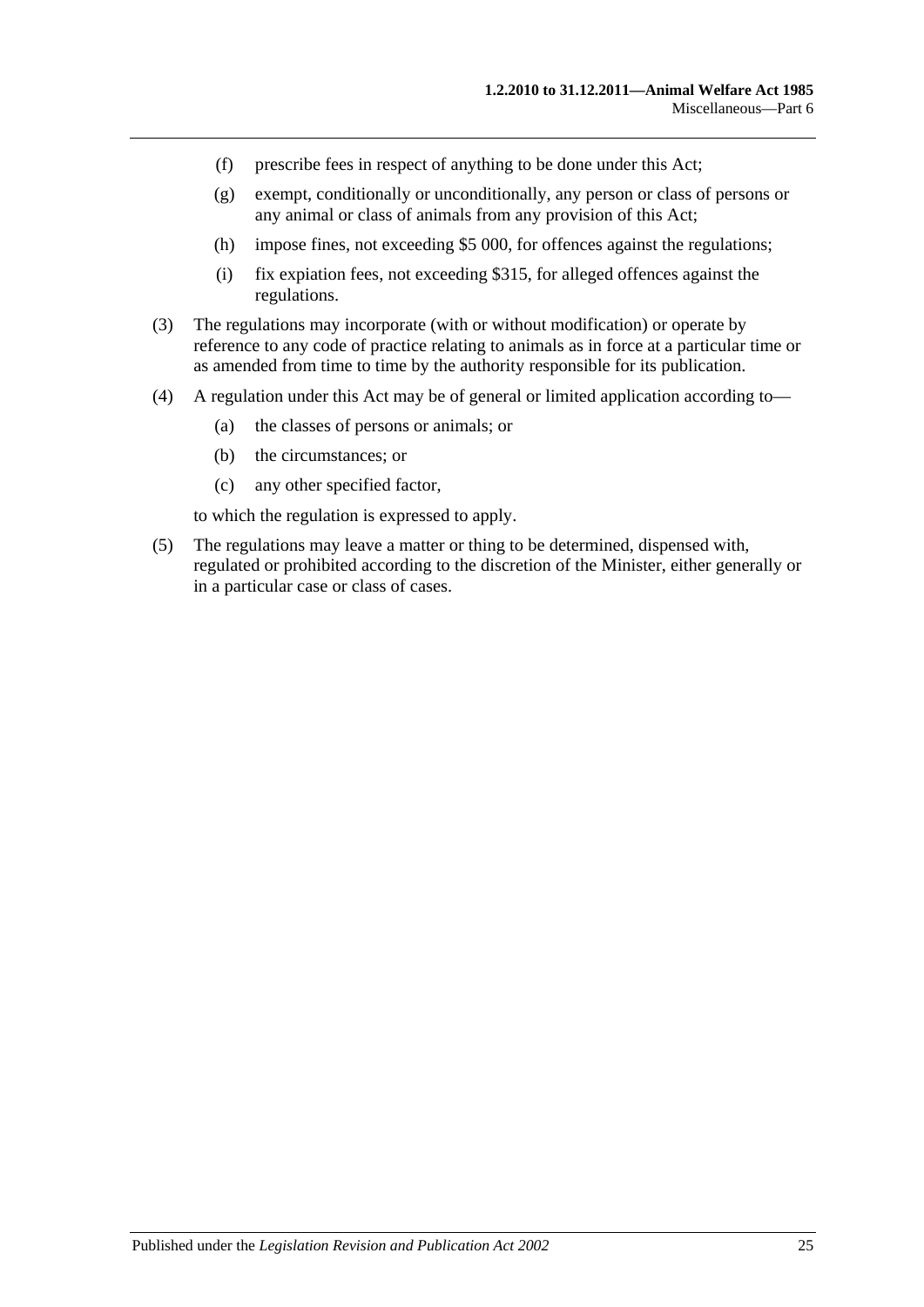# <span id="page-25-0"></span>**Legislative history**

## **Notes**

- Amendments of this version that are uncommenced are not incorporated into the text.
- Please note—References in the legislation to other legislation or instruments or to titles of bodies or offices are not automatically updated as part of the program for the revision and publication of legislation and therefore may be obsolete.
- Earlier versions of this Act (historical versions) are listed at the end of the legislative history.
- For further information relating to the Act and subordinate legislation made under the Act see the Index of South Australian Statutes or www.legislation.sa.gov.au.

## **Formerly**

*Prevention of Cruelty to Animals Act 1985*

## **Legislation repealed by principal Act**

The *Animal Welfare Act 1985* repealed the following:

*Prevention of Cruelty to Animals Act 1936*

## **Principal Act and amendments**

New entries appear in bold.

| Year        | N <sub>0</sub> | Title                                                                                    | Assent     | Commencement                                            |
|-------------|----------------|------------------------------------------------------------------------------------------|------------|---------------------------------------------------------|
| 1985        | 106            | <b>Prevention of Cruelty to Animals</b><br>Act 1985                                      | 7.11.1985  | 1.8.1986 (Gazette 24.7.1986 p322)                       |
| 1994        | 48             | Meat Hygiene Act 1994                                                                    | 9.6.1994   | 1.12.1994 (Gazette 1.12.1994 p1868)                     |
| 1999        | 85             | Prevention of Cruelty to Animals<br>(Miscellaneous) Amendment Act 1999                   | 2.12.1999  | 1.2.2000 (Gazette 27.1.2000 p502)                       |
| 2004        | 20             | Primary Produce (Food Safety<br>Schemes) Act 2004                                        | 1.7.2004   | Sch 1 (cl 2)-1.7.2006 (Gazette 8.6.2006<br>p1600        |
| 2008        | 21             | Prevention of Cruelty to Animals<br>(Animal Welfare) Amendment Act<br>2008               | 26.6.2008  | 4.10.2008 (Gazette 18.9.2008 p4503)                     |
| <b>2009</b> | 84             | <b>Statutes Amendment (Public Sector</b><br><b>Consequential Amendments) Act</b><br>2009 | 10.12.2009 | Pt 15 (ss 29 & 30)-1.2.2010 (Gazette<br>28.1.2010 p320) |
| 2011        | 36             | <b>Statutes Amendment (Directors'</b><br>Liability) Act 2011                             | 22.9.2011  | Pt 4 (s 6)-1.1.2012 (Gazette 15.12.2011<br>p4988)       |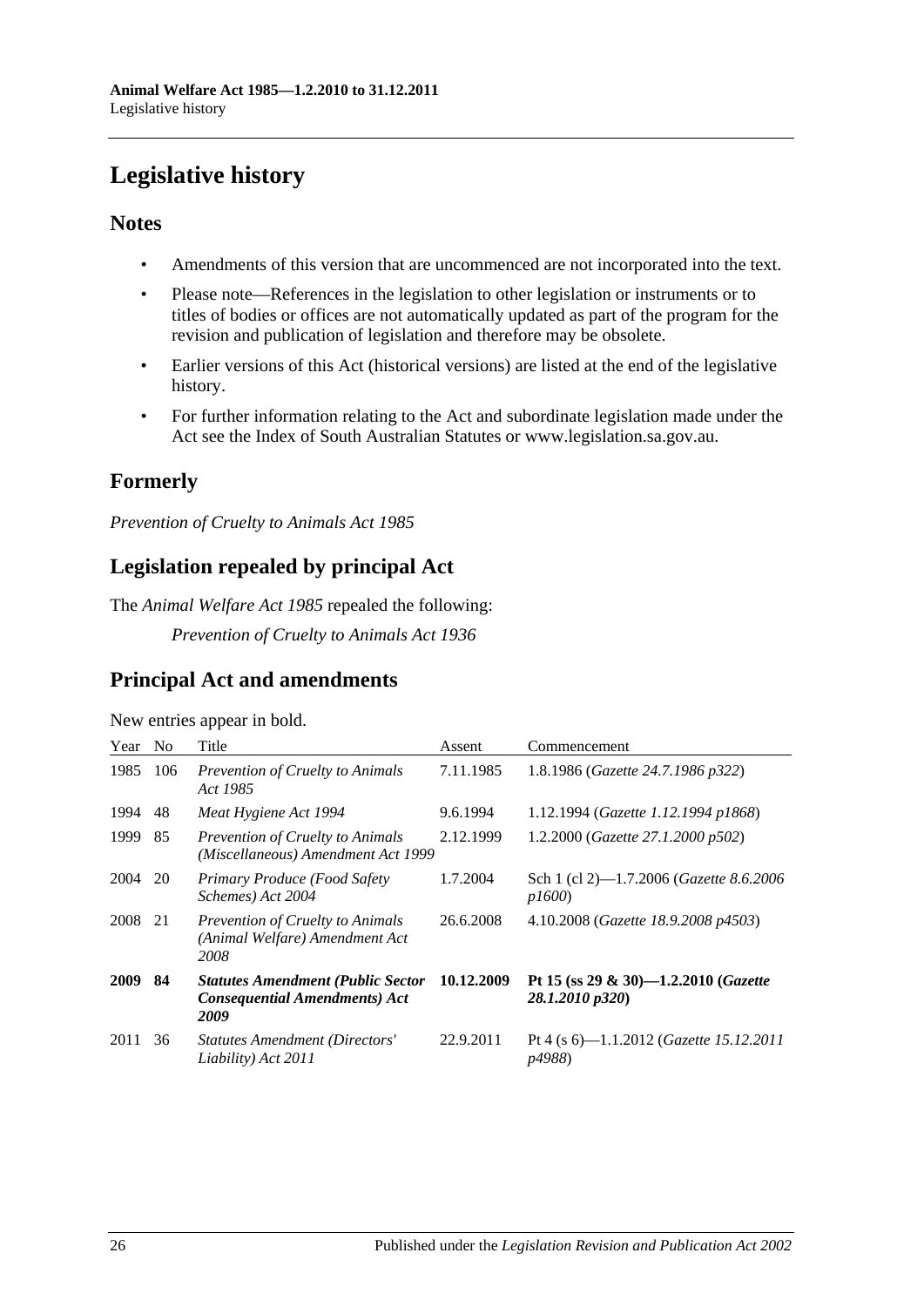## **Provisions amended**

New entries appear in bold.

Entries that relate to provisions that have been deleted appear in italics.

| Provision                 | How varied                                        | Commencement |  |
|---------------------------|---------------------------------------------------|--------------|--|
| Long title                | amended by 85/1999 s 18 (Sch)                     | 1.2.2000     |  |
|                           | amended by 21/2008 s 4                            | 4.10.2008    |  |
| Pt1                       |                                                   |              |  |
| s 1                       | amended by 21/2008 s 5                            | 4.10.2008    |  |
| s <sub>2</sub>            | deleted by 85/1999 s 18 (Sch)                     | 1.2.2000     |  |
| s 3                       |                                                   |              |  |
| animal welfare<br>notice  | inserted by $21/2008$ s $6(1)$                    | 4.10.2008    |  |
| animal welfare<br>order   | inserted by $21/2008$ s $6(1)$                    | 4.10.2008    |  |
|                           | the Chief Inspector deleted by $85/1999 s 3(a)$   | 1.2.2000     |  |
| the Code                  | inserted by $85/1999$ s 3(a)                      | 1.2.2000     |  |
|                           | amended by $21/2008$ s $6(2)$                     | 4.10.2008    |  |
| electrical device         | inserted by $21/2008$ s $6(3)$                    | 4.10.2008    |  |
|                           | electroimmobiliser inserted by $21/2008$ s $6(3)$ | 4.10.2008    |  |
| harm                      | inserted by $21/2008$ s $6(3)$                    | 4.10.2008    |  |
| inspector                 | (b) deleted by $85/1999$ s 3(b)                   | 1.2.2000     |  |
|                           | amended by 21/2008 s 6(4)                         | 4.10.2008    |  |
| organised animal<br>fight | inserted by $21/2008$ s $6(5)$                    | 4.10.2008    |  |
| pain                      | deleted by $21/2008 s 6(6)$                       | 4.10.2008    |  |
| rodeo                     | inserted by $21/2008$ s $6(7)$                    | 4.10.2008    |  |
| rodeo event               | inserted by $21/2008$ s $6(7)$                    | 4.10.2008    |  |
| serious harm              | inserted by $21/2008$ s $6(7)$                    | 4.10.2008    |  |
| the Society               | amended by $21/2008$ s $6(8)$                     | 4.10.2008    |  |
| vehicle                   | substituted by $21/2008$ s $6(9)$                 | 4.10.2008    |  |
| veterinary surgeon        | amended by 85/1999 s 18 (Sch)                     | 1.2.2000     |  |
|                           | amended by $21/2008$ s $6(10)$                    | 4.10.2008    |  |
| $s\,4$                    | deleted by 85/1999 s 18 (Sch)                     | 1.2.2000     |  |
| Pt <sub>2</sub>           |                                                   |              |  |
| s <sub>6</sub>            |                                                   |              |  |
| s(6(1))                   | substituted by 85/1999 s 18 (Sch)                 | 1.2.2000     |  |
| s(6(2))                   | substituted by 85/1999 s 18 (Sch)                 | 1.2.2000     |  |
|                           | amended by 21/2008 s 7(1), (2)                    | 4.10.2008    |  |
| s(6(3))                   | amended by 85/1999 s 18 (Sch)                     | 1.2.2000     |  |
| s 6(4)                    | substituted by 85/1999 s 18 (Sch)                 | 1.2.2000     |  |
| s(6(5)                    | amended by 85/1999 s 18 (Sch)                     | 1.2.2000     |  |
| s 7                       |                                                   |              |  |
| s $7(1)$ and $(4)$        | amended by 85/1999 s 18 (Sch)                     | 1.2.2000     |  |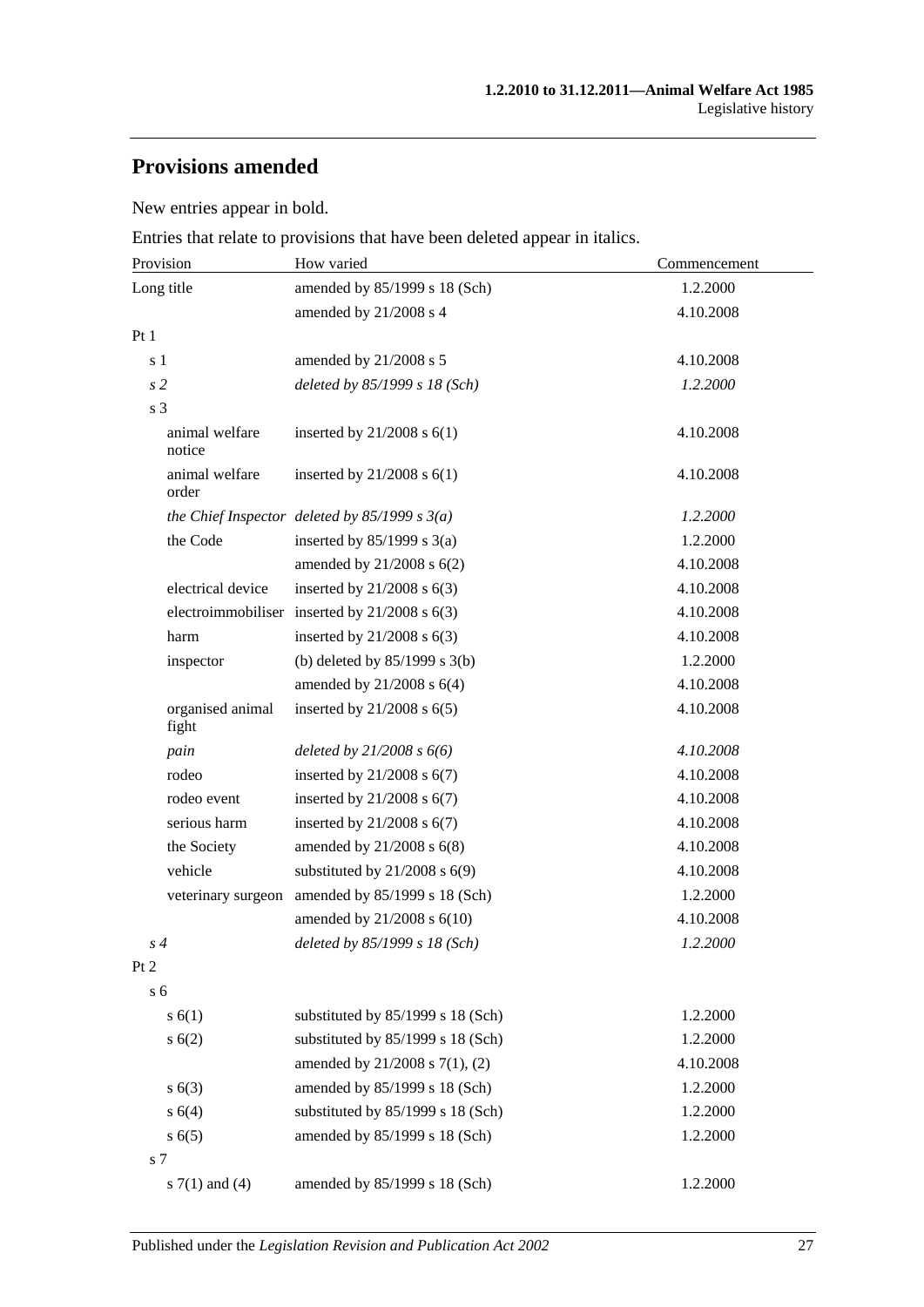#### **Animal Welfare Act 1985—1.2.2010 to 31.12.2011** Legislative history

| s <sub>8</sub>                         | amended by 85/1999 s 18 (Sch)                                          | 1.2.2000  |
|----------------------------------------|------------------------------------------------------------------------|-----------|
| s 9                                    |                                                                        |           |
| $s \, 9(1)$                            | substituted by $85/1999$ s 18 (Sch)                                    | 1.2.2000  |
| $s \, 9(2)$                            | deleted by 85/1999 s 18 (Sch)                                          | 1.2.2000  |
| $s \, 9(5)$                            | amended by 85/1999 s 18 (Sch)                                          | 1.2.2000  |
| $s \, 9(6)$                            | substituted by 85/1999 s 18 (Sch)                                      | 1.2.2000  |
| s 9A                                   | inserted by 84/2009 s 29                                               | 1.2.2010  |
| s 11                                   |                                                                        |           |
| s 11(1)                                | amended by 85/1999 s 18 (Sch)                                          | 1.2.2000  |
| s 11(2)                                | substituted by 85/1999 s 18 (Sch)                                      | 1.2.2000  |
| s 12                                   | amended by 85/1999 s 4                                                 | 1.2.2000  |
| Pt 3 before substitution<br>by 21/2008 |                                                                        |           |
| s <sub>13</sub>                        |                                                                        |           |
| $s$ 13(1)                              | substituted by $85/1999$ s 18 (Sch)                                    | 1.2.2000  |
| $s\,13(2)$                             | amended by 85/1999 s 5                                                 | 1.2.2000  |
| $s\,13(2)$                             | $(j)$ —(l) deleted by 85/1999 s 5                                      | 1.2.2000  |
| ss 14 and 15                           | amended by 85/1999 s 18 (Sch)                                          | 1.2.2000  |
| $Pt\,3$                                | substituted by 21/2008 s 8                                             | 4.10.2008 |
| $s$ 15 $A$                             | s 33 amended by 85/1999 s 18 (Sch)                                     | 1.2.2000  |
|                                        | s 33 amended and redesignated as s 15A by<br>$21/2008$ s $13(1)$ , (2) | 4.10.2008 |
| Pt 4                                   |                                                                        |           |
| s 16                                   |                                                                        |           |
| s 16(1)                                | amended by 85/1999 s 18 (Sch)                                          | 1.2.2000  |
| s 17                                   |                                                                        |           |
| 17(2)                                  | amended by 85/1999 s 6                                                 | 1.2.2000  |
| s 18                                   |                                                                        |           |
| s 18(1)                                | amended by 85/1999 s 18 (Sch)                                          | 1.2.2000  |
| s 18(2)                                | amended by 85/1999 ss 7, 18 (Sch)                                      | 1.2.2000  |
| s 19                                   |                                                                        |           |
| s 19(1)                                | amended by 85/1999 s 18 (Sch)                                          | 1.2.2000  |
| s 19(2)                                | amended by 21/2008 s 9                                                 | 4.10.2008 |
| s 19(4)                                | inserted by 85/1999 s 8                                                | 1.2.2000  |
| s 20                                   |                                                                        |           |
|                                        | s $20(1)$ , (3) and (4) amended by $85/1999$ s 18 (Sch)                | 1.2.2000  |
| s 23                                   |                                                                        |           |
| $s\,23(2)$                             | amended by 85/1999 s 18 (Sch)                                          | 1.2.2000  |
| $s\,23(3)$                             | amended by 85/1999 ss 9, 18 (Sch)                                      | 1.2.2000  |
|                                        | amended by 21/2008 s 10                                                | 4.10.2008 |
| $s\,23(5)$ —(7)                        | amended by 85/1999 s 18 (Sch)                                          | 1.2.2000  |
| s 24                                   |                                                                        |           |
| $s\,24(1)$                             | amended by 85/1999 s 18 (Sch)                                          | 1.2.2000  |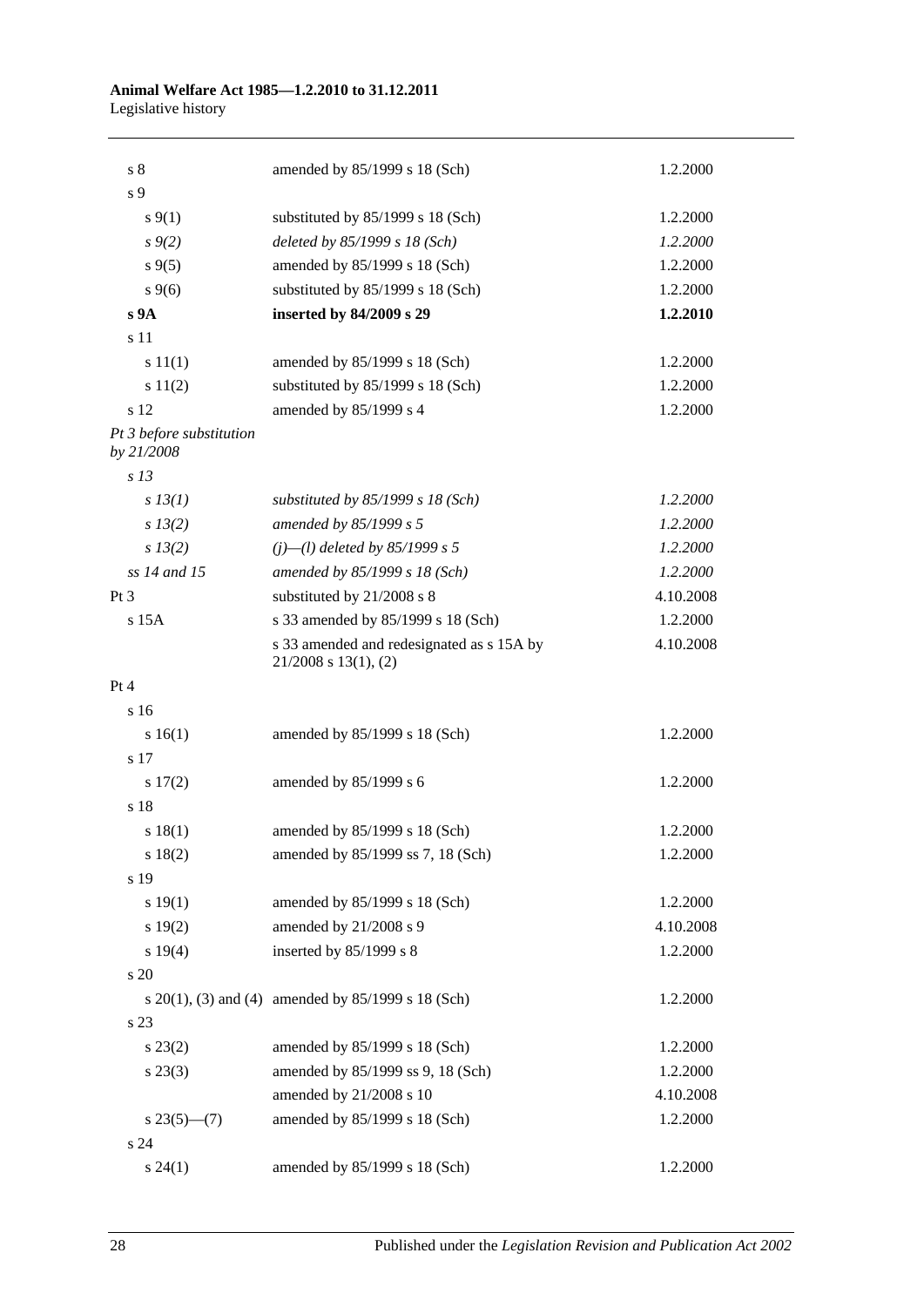| $s\,24(4)$                                | amended by 85/1999 ss 10, 18 (Sch)                  | 1.2.2000  |
|-------------------------------------------|-----------------------------------------------------|-----------|
| s 25                                      |                                                     |           |
| s 25(1)                                   | amended by $85/1999$ s $11(a)$ , (b)                | 1.2.2000  |
| s 25(1a)                                  | inserted by $85/1999$ s $11(c)$                     | 1.2.2000  |
| s 25(2)                                   | amended by 85/1999 s 11(d)                          | 1.2.2000  |
| $s\,25(3)$                                | amended by 85/1999 ss 11(e), 18 (Sch)               | 1.2.2000  |
| s 25(4)                                   | inserted by $85/1999$ s $11(f)$                     | 1.2.2000  |
| s <sub>26</sub>                           |                                                     |           |
| $s \; 26(1)$ and (3)                      | amended by 85/1999 s 18 (Sch)                       | 1.2.2000  |
| s 27                                      |                                                     |           |
|                                           | s 27(1), (4) and (5) amended by 85/1999 s 18 (Sch)  | 1.2.2000  |
| $Pt\,5$                                   |                                                     |           |
| heading                                   | substituted by 21/2008 s 11                         | 4.10.2008 |
| Pt 5 Div 1                                |                                                     |           |
| heading                                   | inserted by 21/2008 s 11                            | 4.10.2008 |
| s 28 before<br>substitution by<br>21/2008 |                                                     |           |
| $s\,28(1)$                                | substituted by $85/1999$ s $12(a)$                  | 1.2.2000  |
| $s\,28(2)$                                | amended by $85/1999$ ss $12(b)$ , (c), 18 (Sch)     | 1.2.2000  |
| $s\,28(2a)$                               | inserted by $85/1999 s 12(d)$                       | 1.2.2000  |
| $s\,28(3)$                                | amended by $85/1999$ ss $12(e)$ , 18 (Sch)          | 1.2.2000  |
| s 29 before<br>substitution by<br>21/2008 |                                                     |           |
| s 29(1)                                   | amended by 48/1994 Sch 2 cl 2                       | 1.12.1994 |
|                                           | amended by 20/2004 Sch 1 cl 2                       | 1.7.2006  |
| $s\,29(2)$                                | amended by $85/1999$ ss $13(a)$ , (b), 18 (Sch)     | 1.2.2000  |
| $s$ 29(3) and (4)                         | amended by 85/1999 s 18 (Sch)                       | 1.2.2000  |
| $s\,29(4a)$                               | inserted by $85/1999 s 13(c)$                       | 1.2.2000  |
| $s\,29(5)$                                | amended by 85/1999 s $13(d)$ —(h)                   | 1.2.2000  |
|                                           | s 29(7), (8) and (10) amended by 85/1999 s 18 (Sch) | 1.2.2000  |
| ss 28 and 29                              | substituted by 21/2008 s 12                         | 4.10.2008 |
| s 30 before<br>substitution by<br>21/2008 |                                                     |           |
| $s \, 30(2)$ and (3)                      | amended by 85/1999 s 18 (Sch)                       | 1.2.2000  |
| s 30A before deletion<br>by 21/2008       | inserted by 85/1999 s 14                            | 1.2.2000  |
| s 31 before<br>substitution by<br>21/2008 | amended by 85/1999 s 18 (Sch)                       | 1.2.2000  |
| Pt 5 Div 2                                | inserted by 21/2008 s 12                            | 4.10.2008 |
| Pt 5 Div 3                                | inserted by 21/2008 s 12                            | 4.10.2008 |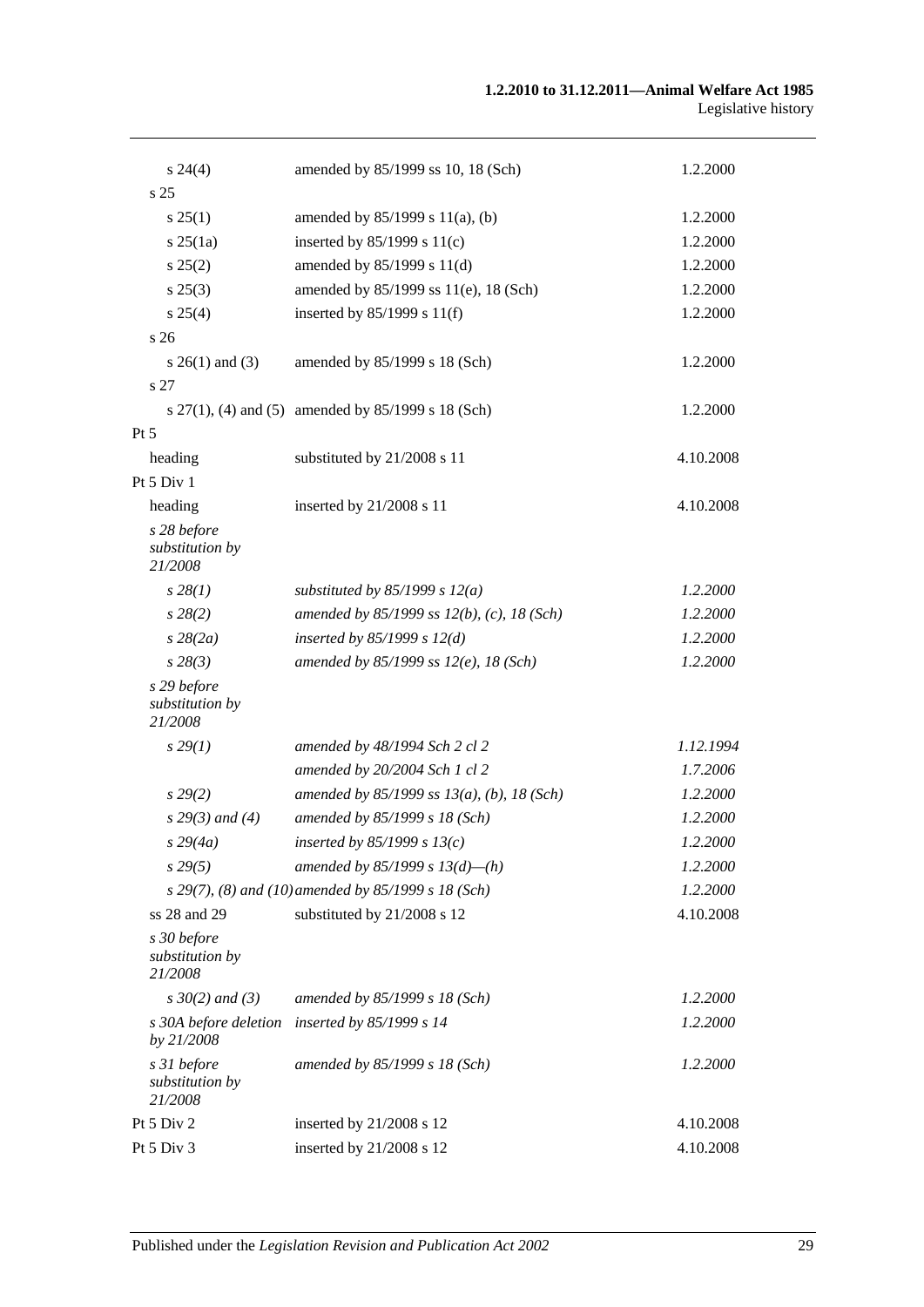## **Animal Welfare Act 1985—1.2.2010 to 31.12.2011**

Legislative history

| s 32 before deletion by<br>84/2009        |                                                                                      |           |
|-------------------------------------------|--------------------------------------------------------------------------------------|-----------|
| $s \, 32(1)$ and (2)                      | amended by 85/1999 s 18 (Sch)                                                        | 1.2.2000  |
| s <sub>32</sub>                           | deleted by 84/2009 s 30                                                              | 1.2.2010  |
| s <sub>32A</sub>                          |                                                                                      |           |
| $s \, 32A(1)$                             | s 36(1) substituted by 85/1999 s 16                                                  | 1.2.2000  |
|                                           | s $36(1)$ amended and redesignated as s $32A(1)$ by<br>$21/2008$ s $17(1)$ —(5), (8) | 4.10.2008 |
| $s \, 32A(2)$                             | s 36(2) amended by 85/1999 s 18 (Sch)                                                | 1.2.2000  |
|                                           | s 36(2) amended and redesignated as s 32A(2) by<br>$21/2008$ s $17(6)$ , $(8)$       | 4.10.2008 |
| $s \, 32A(3)$                             | inserted by 21/2008 s 17(7)                                                          | 4.10.2008 |
| Pt 6                                      |                                                                                      |           |
| s $33$ —see s $15A$                       |                                                                                      |           |
| s 33                                      | inserted by 21/2008 s 14                                                             | 4.10.2008 |
| s 34                                      |                                                                                      |           |
| $s \, 34(1)$                              | amended by 85/1999 s 18 (Sch)                                                        | 1.2.2000  |
|                                           | amended by 21/2008 s 15(1)                                                           | 4.10.2008 |
| $s \; 34(2)$                              | amended by $85/1999$ s $15(a)$                                                       | 1.2.2000  |
| $s \; 34(3)$                              | amended by 85/1999 s 18 (Sch)                                                        | 1.2.2000  |
| $s \; 34(4)$                              | inserted by $85/1999$ s $15(b)$                                                      | 1.2.2000  |
|                                           | amended by 21/2008 s 15(2)                                                           | 4.10.2008 |
| ss 34A and 34B                            | inserted by 21/2008 s 16                                                             | 4.10.2008 |
| s $36$ -see s $32A$                       |                                                                                      |           |
| s 38                                      | amended by 85/1999 s 18 (Sch)                                                        | 1.2.2000  |
| s 39                                      |                                                                                      |           |
| s $39(1)$ and (2)                         | amended by 85/1999 s 18 (Sch)                                                        | 1.2.2000  |
| s 40 before<br>substitution by<br>21/2008 |                                                                                      |           |
| $s\,40(1)$ and (2)                        | amended by 85/1999 s 18 (Sch)                                                        | 1.2.2000  |
| s 40                                      | substituted by 21/2008 s 18                                                          | 4.10.2008 |
| s41                                       | deleted by 85/1999 s 18 (Sch)                                                        | 1.2.2000  |
| s 42                                      | amended by 85/1999 s 18 (Sch)                                                        | 1.2.2000  |
|                                           | substituted by 21/2008 s 19                                                          | 4.10.2008 |
| s 42A                                     | inserted by 85/1999 s 17                                                             | 1.2.2000  |
| ss 43A and 43B                            | inserted by 21/2008 s 20                                                             | 4.10.2008 |
| s 44                                      |                                                                                      |           |
| $s\,44(2)$                                | amended by 85/1999 s 18 (Sch)                                                        | 1.2.2000  |
|                                           | amended by 21/2008 s 21(1), (2)                                                      | 4.10.2008 |
| $s\,44(5)$                                | inserted by 21/2008 s 21(3)                                                          | 4.10.2008 |

## **Historical versions**

Reprint No 1—1.12.1994